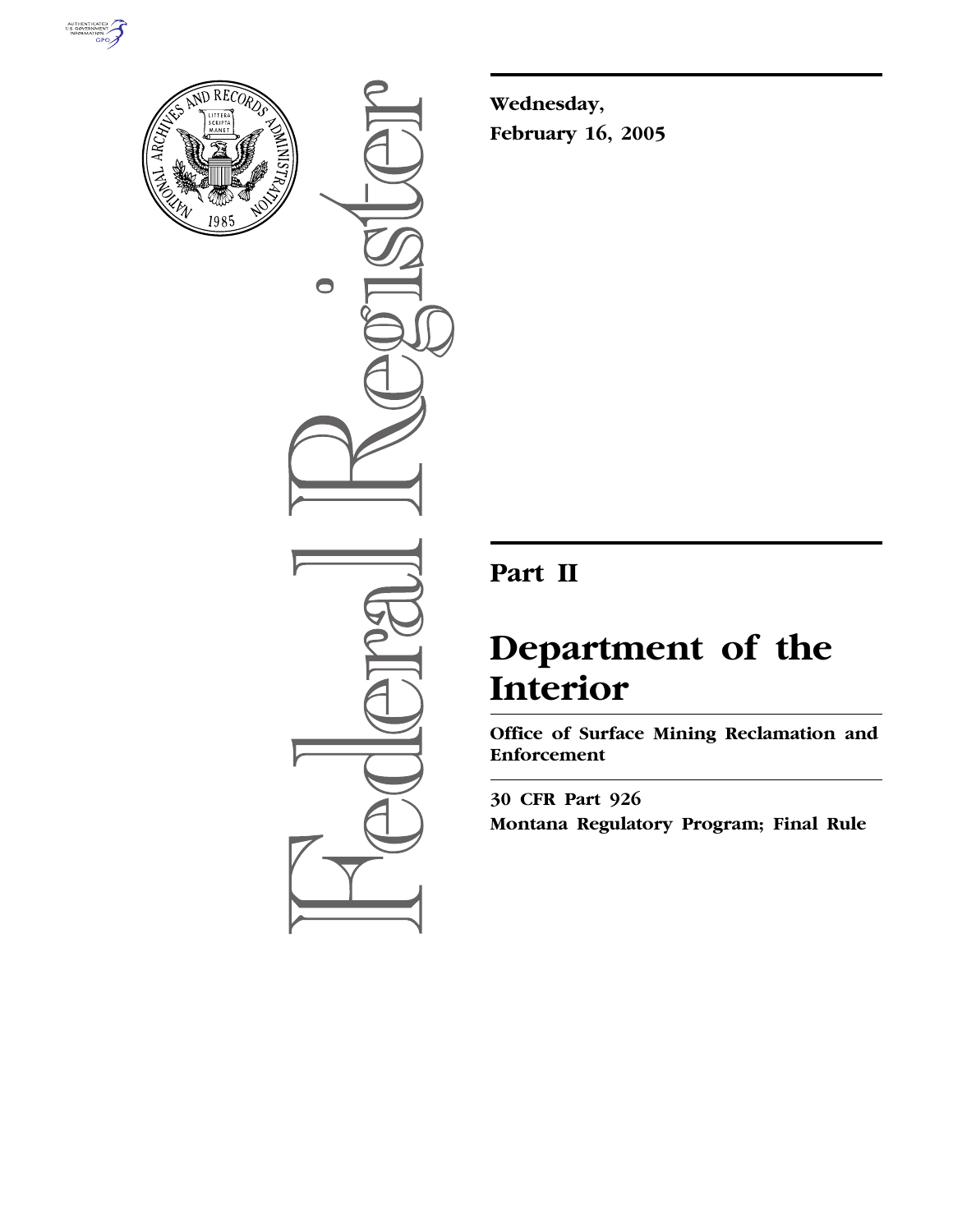## **DEPARTMENT OF THE INTERIOR**

#### **Office of Surface Mining Reclamation and Enforcement**

#### **30 CFR Part 926**

#### **[MT–024–FOR]**

#### **Montana Regulatory Program**

**AGENCY:** Office of Surface Mining Reclamation and Enforcement, Interior. **ACTION:** Final rule; approval of amendment.

**SUMMARY:** We are approving, with certain exceptions, a proposed amendment to the Montana regulatory program (the ''Montana program'') under the Surface Mining Control and Reclamation Act of 1977 (SMCRA or the Act). Montana proposed revisions to and additions of statutes about: State policy and findings concerning mining and reclamation; definitions; the time required to approve or disapprove minor permit revisions; permit application requirements, including determinations of probable hydrologic consequences and land use; requirements to protect the hydrologic balance; area mining, post-mine land use, and wildlife enhancement; revegetating disturbed areas; timing of reclamation; standards for successful revegetation; making vegetation the landowner's property after bond release; jurisdictional venue in right-of-entry actions; transfer of revoked permits; and mandamus. The State also proposes to add new provisions to its statutes for: Revising applications for permits, permit amendments, and permit revisions; codifying the changes proposed in the amendment; clauses for severability, saving, and contingent voidness; and a delayed effective date for the proposed changes. Montana intends to revise its program to incorporate the additional flexibility afforded by the revised Federal regulations and SMCRA, as amended, to provide additional clarification, and to improve operational efficiency.

**EFFECTIVE DATE:** February 16, 2005.

**FOR FURTHER INFORMATION CONTACT:** Guy Padgett, Director; Casper Field Office. Telephone: (307) 261–6550. E-mail: *gpadgett@osmre.*

#### **SUPPLEMENTARY INFORMATION:**

I. Background on the Montana Program II. Submission of the Proposed Amendment

III. Office of Surface Mining Reclamation and Enforcement's (OSM's) Findings

IV. Summary and Disposition of Comments V. OSM's Decision

VI. Procedural Determinations

# **I. Background on the Montana Program**

Section 503(a) of the Act permits a State to assume primacy for the regulation of surface coal mining and reclamation operations on non-Federal and non-Indian lands within its borders by demonstrating that its State program includes, among other things, ''a State law which provides for the regulation of surface coal mining and reclamation operations in accordance with the requirements of this Act \* \* \*; and rules and regulations consistent with regulations issued by the Secretary pursuant to this Act.'' See 30 U.S.C.  $1253(a)(1)$  and  $(7)$ . On the basis of these criteria, the Secretary of the Interior conditionally approved the Montana program on April 1, 1980. You can find background information on the Montana program, including the Secretary's findings, the disposition of comments, and conditions of approval in the April 1, 1980, **Federal Register** (45 FR 21560). You can also find later actions concerning Montana's program and program amendments at 30 CFR 926.15, 926.16, and 926.30.

# **II. Submission of the Proposed Amendment**

By letter dated July 29, 2003, Montana sent us an amendment to its program (State Amendment Tracking System (SATS) MT–024–FOR; Administrative Record No. MT–21–1) under SMCRA (30 U.S.C. 1201 *et seq.*). Montana sent the amendment to include the changes made at its own initiative.

We announced receipt of the proposed amendment in the October 27, 2003, **Federal Register** (68 FR 61175). In the same document, we opened the public comment period and provided an opportunity for a public hearing or meeting on the amendment's adequacy (Administrative Record No. MT–21–06). We did not hold a public hearing or meeting because no one requested one. The public comment period ended on November 26, 2003. We received one comment from a citizens group and two comments from coal-mining-related entities in Montana.

# **III. OSM's Findings**

Following are the findings we made concerning the amendment under SMCRA and the Federal regulations at 30 CFR 732.15 and 732.17. We are approving the amendment with exceptions and additional requirements as described below.

We note here that most of the revisions proposed in this submittal were included within House Bill (HB) 373. Included in that legislation (at Section 15: contingent voidness) was a provision that if any other provision of HB 373 were to be disapproved by OSM, then that disapproved portion would be void. For that reason, for any proposed revisions that we do not approve (as noted below), those portions of HB 373 are automatically void. Therefore we do not need to require Montana to delete them.

# *A. Minor Revisions to Montana's Statutes*

Montana proposed minor wording, editorial, punctuation, grammatical, and recodification changes to the following previously-approved statutes.

Montana Code Annotated (MCA) 82– 4–202, except new paragraphs (1) and (3)(c) through (e); legislative intent, policy, and findings.

MCA 82–4–203, except paragraphs (2), (4), (13), (16), (17), (20) through (24), (26) through (28), (30), (37), (38), (42) through (44), (46), (47), (50), and (55); definitions.

MCA 82–4–222(1) through (1)(l), and (1)(q) through (6); permit application requirements.

MCA 82–4–232 recodification; Area mining, bond.

MCA 82–4–233 recodification and (5); Planting of vegetation.

MCA 82–4–234 except last sentence; Commencement of reclamation.

MCA 82–4–235 recodification and (2) through (3)(b); Determination of successful revegetation.

MCA 82–4–236; Vegetation as property of landowner.

MCA 82–4–252 except (2) deletion of "in the district court  $* \rightarrow *$ ";

Mandamus.

Because these changes are minor, we find that they will not make Montana's statutes less effective than the corresponding Federal regulations and/ or less stringent than SMCRA.

*B. Revisions to Montana's Statutes That Have the Same Meaning as the Corresponding Provisions of the Federal Regulations and/or SMCRA* 

Montana proposed revisions to the following statutes containing language that is the same as or similar to the corresponding sections of the Federal regulations and/or SMCRA.

MCA 82–4–203(2), (13), (16), (17), (20) through (23), (26), (27), (28), (37), (38), (42) through (44), and (46) [No SMCRA counterparts; 30 CFR 701.5], definitions.

MCA 82–4–222(1)(m) and (n) [No SMCRA counterparts; 30 CFR  $780.21(f)(3), (i), (j),$  permit application hydrology requirements.

MCA 82–4–232(7) and (8) (as newly enacted) [SMCRA 515(b)(2), 30 CFR 816/817.133], land use capability.

Because these proposed rules contain language that is the same as or similar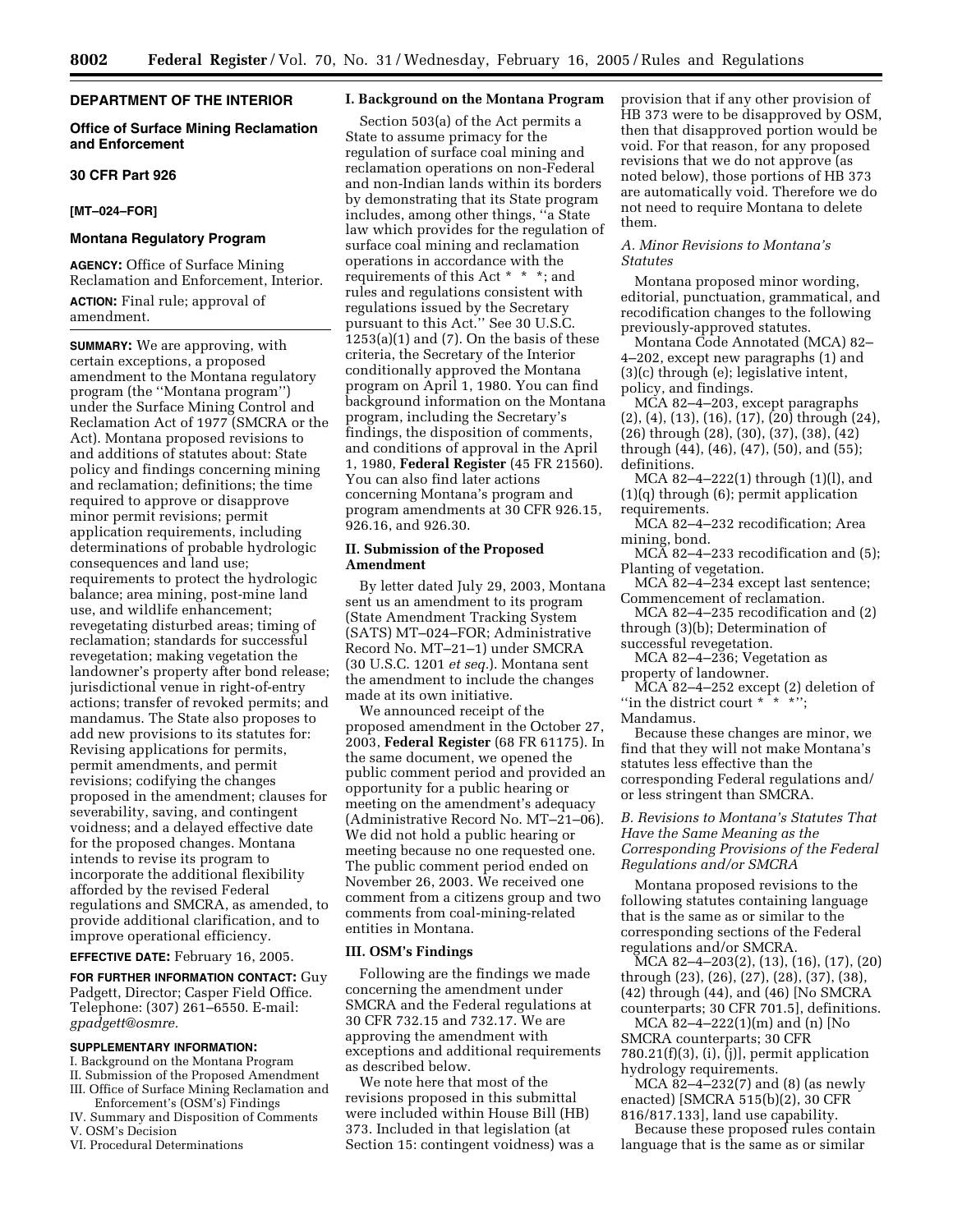to SMCRA and/or the corresponding Federal regulations, we find that they are no less effective than the corresponding Federal regulations and no less stringent than SMCRA.

# *C. Revisions to Montana's Statutes That Are Not the Same as the Corresponding Provisions of SMCRA and/or the Federal Regulations*

C.1. MCA 82–4–203(4) Definition of Approximate Original Contour (AOC) [SMCRA 701(2), 30 CFR 701.5].

a. Montana proposed to add a new statutory definition of this term. Under the proposal, '' 'approximate original contour' means that surface configuration achieved by backfilling and grading of the mined area so that the reclaimed area, including any terracing or access roads, closely resembles the general surface configuration of the land prior to mining and blends into and complements the drainage pattern of the surrounding terrain, with all highwalls, spoil piles, and coal refuse piles eliminated, so that: \* \* \*.'' This introductory text duplicates the Federal definition, except that the Montana definition makes no allowance for impoundments. Impoundments as an aspect of AOC are addressed in a proposed revision of MCA 82–4–232(1)(a), which is addressed in a separate finding below. Since this introductory language is the same as the Federal language, we approve this part of the proposed definition.

b. The ''so that'' phrase introduces four proposed new subparagraphs which are intended to provide clarification or refinement of the definition in the introductory text. Proposed MCA 82–4–203(4)(a) provides additional guidance on the meaning of the phrase ''closely resembles the general surface configuration.'' Specifically, it provides that the regraded area ''closely resembles'' the general surface configuration if it is comparable to the premine terrain. The proposal gives as an example that if the area was basically level or gently rolling before mining, it should retain these features after mining, recognizing that rolls and dips need not be restored to their original locations and that level areas may be increased. This additional guidance in the proposal is consistent with the intent of SMCRA in that reclaimed surface configuration does not have to duplicate the premine topography, only approximate it. This means that not all premine features need necessarily be restored in the same location as they the existed prior to mining. Nor is it necessary to restore all the minor undulations that existed prior to mining. We also note that this language is very similar to that in OSM's policy guidance contained in Directive INE–26:

The reclaimed area should closely resemble the general surface configuration of the land prior to mining. This should not be interpreted, however, as requiring that postmining contours exactly match the premining contours or that long uninterrupted premining slopes must remain the same. Rather, the general terrain should be comparable to the premining terrain; that is, if the area was basically level or gently rolling before mining, it should retain these general features after mining. Rolls and dips need not be restored in their original locations and level areas may be increased or terraces created in accordance with 30 CFR 816.102.

Since Montana's proposal essentially duplicates the Federal guidance, we approve proposed subparagraph MCA 82–4–203(4)(a).

c. Proposed MCA 82–4–203(4)(b) provides additional guidance in implementing the phrase ''complements the drainage pattern of the surrounding terrain,'' providing that ''the reclaimed area blends with and complements the drainage pattern of the surrounding area so that water intercepted within or from the surrounding terrain flows through and from the reclaimed area in an unobstructed and controlled manner.'' It is one intent of the requirement for restoration of the hydrologic balance in SMCRA that backfilling and grading restore the flow of surface water across the site to premining conditions; we note that water quantity inflow into a hydrologic unit, minus water quantity outflow from that unit, is the most basic level of ''hydrologic balance'' (see the Federal definition of ''hydrologic balance'' at 30 CFR 701.5). The proposed language simply clarifies this requirement as part of the restoration of AOC. We approve proposed MCA 82–4–  $203(4)(b)$ .

d. Proposed MCA 82–4–203(4)(c) provides still more guidance on the phrase ''blends into and complements the drainage pattern of the surrounding terrain,'' providing that ''postmining drainage basins may differ in size, location, configuration, orientation, and density of ephemeral drainageways compared to the premining topography if they are hydrologically stable, soil erosion is controlled to the extent appropriate for the postmining land use, and the hydrologic balance is protected as necessary to support postmining land uses within the area affected and the adjacent area.'' SMCRA and the Federal regulations lack a counterpart to this language. The initial proposed language (''postmining drainage basins may differ

in size, location, configuration, orientation, and density of ephemeral drainageways compared to the premining topography'') provides guidance beyond that contained in the Federal AOC definition. The remaining proposed language provides specialized performance standards for protection of the hydrologic balance and control of soil erosion when postmining drainage basins differ from premining.

We note first that, since they are being used in defining AOC, these special performance standards are applicable to the proposed postmining topography to be created during the reclamation process, and thus do not apply during the mining process. Second, erosion rates are controlled by both land shape and vegetation cover (in cases, like mine reclamation, where precipitation and soil do not change). So, the erosion control referred to here is that provided by land shape (we note that erosion control provided by revegetation, as required by SMCRA 515(b)(19), is addressed in the proposed amendment at MCA 82–4–233(1)(d), discussed in a separate finding below).

Regarding soil erosion, Federal performance standards at SMCRA 515(b)(4) require all affected areas to be stabilized and protected to effectively control erosion and attendant air and water pollution. ''Effectively'' is not defined; but the legislative history on ''effective vegetative cover'' indicates control to ''normal premining background levels'' [''effective'' vegetative cover includes both ''the productivity of the vegetation concerning its utility for the postmining land use as well as its capability of stabilizing the soil surface with respect to reducing siltation to normal premining background levels'' H. Rep. No. 95–218, pg. 106]. SMCRA 515(b)(10)(B) requires the use of the best technology currently available to control sediment, and requires compliance with State and Federal effluent limits. Neither of these Federal erosion control requirements limits erosion control, and hence in this instance land shape, to the needs of the postmining land use.

However, we believe that this does not render the proposed definition inconsistent with SMCRA, provided the proposed definition is interpreted as requiring that all four subparagraphs apply; that is, that subparagraph (c) does not take precedence over subparagraph (a). To be no less effective than the Federal definition of AOC, subparagraph (c) may not be interpreted as authorizing selection of a postmining land use that would necessitate a deviation from the remainder of the AOC definition; *i.e.*, the postmining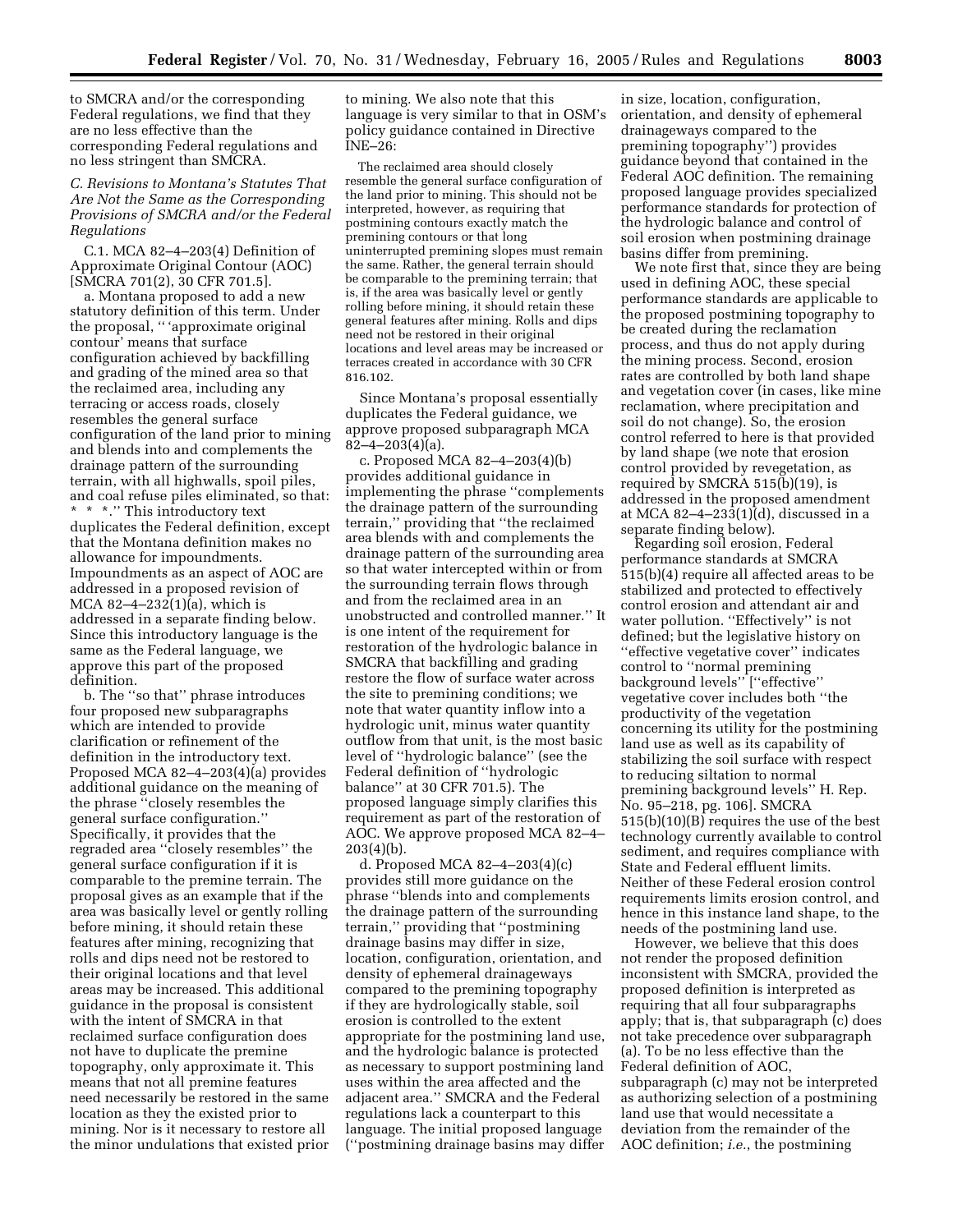land topography must still closely resemble the general surface configuration of the land prior to mining regardless of the nature of the approved postmining land use. If the reclaimed terrain is comparable to the premine terrain, then the erosion control provided by land shape should approximate the normal premining background level.

Regarding protection of the hydrologic balance, SMCRA 515(b)(10) requires that disturbances to the hydrologic balance on the mine site be minimized, regardless of the postmining land use. Further, SMCRA 515(b)(10)(E) prohibits channel deepening or enlargement in receiving streams (an aspect of hydrologic balance protection), regardless of any effect or lack of effect on postmining land uses.

We conclude that this clarification of the AOC definition, when applied to the performance standard at MCA 82–4– 232(1)(a) to restore AOC, would conflict with SMCRA's performance standards requiring protection of the hydrologic balance. Therefore we do not approve, in this subparagraph, the phrase ''as necessary to support postmining land uses within the area affected and the adjacent area'' in the clause regarding hydrologic balance protection.

Based on the above discussion, we approve proposed MCA 82–4–203(4)(c) except the phrase ''as necessary to support postmining land uses within the area affected and the adjacent area'' in the clause regarding hydrologic balance protection.

e. Proposed MCA 82–4–203(4)(d) provides that one part of the definition of AOC is that the reclaimed surface configuration must be appropriate for the postmining land use. The SMCRA definition has no such provision. Here Montana is inserting a performance standard in the definition of AOC, equivalent to 30 CFR 816.102(a)(5). We believe that this does not render the definition inconsistent with SMCRA, provided the definition is interpreted as requiring that all four subparagraphs apply; that is, that subparagraph (d) does not take precedence over subparagraphs (a) through (c). To be no less effective than the Federal definition of AOC, subparagraph (d) may not be interpreted as authorizing selection of a postmining land use that would necessitate a deviation from the remainder of the AOC definition; *i.e.*, the postmining land topography must still closely resemble the general surface configuration of the land prior to mining regardless of the nature of the approved postmining land use. Consistent with the above reasoning, we approve proposed MCA 82–4–203(4)(d).

C.2 MCA 82–4–203(24) Definition of Hydrologic balance [30 CFR 701.5].

Montana proposes here a new definition for ''hydrologic balance,'' as follows:

''Hydrologic balance'' means the relationship between the quality and quantity of water inflow to, water outflow from, and water storage in a hydrologic unit, such as a drainage basin, aquifer, soil zone, lake, or reservoir, and encompasses the dynamic relationships among precipitation, runoff, evaporation, and changes in ground water and surface water storage as they relate to uses of land and water within the area affected by mining and the adjacent area.

The first part of this duplicates both Montana's regulatory definition at Administrative Rules of Montana (ARM) 17.24.301(53) and the Federal definition at 30 CFR 701.5, down through and including the term ''surface water storage.'' Montana has now added the last clause, ''as they relate to uses of land and water within the area affected by mining and the adjacent area.'' Under this proposal, dynamic hydrologic relationships would be considered only to the extent that they relate to uses of the land and water; in short, Montana proposes to define hydrologic balance in terms of the anticipated post-mining land use. Therefore, under the proposal, components of the hydrologic regime would not be identified, protected, or monitored unless those components relate to post-mining uses of land and water.

As used in SMCRA and the Federal regulations, ''hydrologic balance'' describes a natural resource, the hydrologic conditions and interactions, that exists within and around the area proposed for mining. These conditions are independent of the intended land use. By proposing to define ''hydrologic balance'' in terms of the proposed postmining land use, the Montana definition is significantly narrower than the Federal regulatory definition of ''hydrologic balance.'' We therefore find that this proposal is not consistent with the Federal regulatory definition. We approve proposed MCA 82–4–203(24) to the extent that it duplicates ARM 17.24.301(53); we do not approve the final phrase ''as they relate to uses of land and water within the area affected by mining and the adjacent area.''

C.3. MCA  $82 - 4 - 221(3)$  Permit revisions [SMCRA 511(a)(2)].

Montana proposed to decrease the time allowed to approve or disapprove an application for minor permit revision from 120 days to 60 days, with an additional 30 day extension by mutual agreement. SMCRA 511(a)(2) requires only that each regulatory program establish a timeframe. We find that

Montana's proposal is consistent with the Federal requirement, and we approve it.

C.4. MCA 82–4–222(1)(o) Permit application: proposed postmining topography [SMCRA 507(b)(14), 30 CFR 780.18(b)(3)].

As part of the permit application, proposed MCA 82–4–222(1)(o) requires submission of maps, cross sections, range diagrams or other means approved by the Department (the Department of Environmental Quality) (which is the regulatory authority under SMCRA), that depict the projected postmining topography, soil placement, overburden swell, and drainage patterns and their tie-in points to surrounding drainages. There is no direct comparison to this requirement in either SMCRA or the Federal regulations. SMCRA section 507(b)(14) does require maps, cross sections or plans that identify constructed or natural drainways and the location of any discharges to any surface body of water on the area of land to be affected or adjacent thereto, and profiles at appropriate cross sections of the anticipated final surface configuration that will be achieved pursuant to the operator's proposed reclamation plan. The Federal regulations at 30 CFR 780.18(b)(3) also require contour maps or cross sections that show the final surface configuration. Montana's proposed language provides additional specificity beyond that in SMCRA or the Federal regulations. We find that proposed MCA  $82-4-222(1)(o)$  is consistent with and no less stringent than SMCRA and no less effective than the Federal regulations. We approve the proposed language.

C.5. MCA 82–4–222(1)(p) Permit Application—Land Capability [SMCRA 508(a)(2)].

The Montana proposed language is identical in all respects to SMCRA except for the SMCRA requirement that, if applicable, the application include a soil survey prepared pursuant to section 507(b)(16). Section 507(b)(16) requires a soil survey be done to confirm the location of prime farmlands, if a reconnaissance inspection suggests that such lands may be present in those lands in the permit application. The Montana Act as proposed lacks a counterpart to section 507(b)(16).

However, the Montana rules, at ARM 26.4.306, require a prime farmland investigation and ARM 26.4.304(11) requires a soil survey according to the standards of the Natural Cooperative Soil Survey describing all soils on the proposed permit area. Minimum soils information, including soil series and phase, mapping unit, descriptions,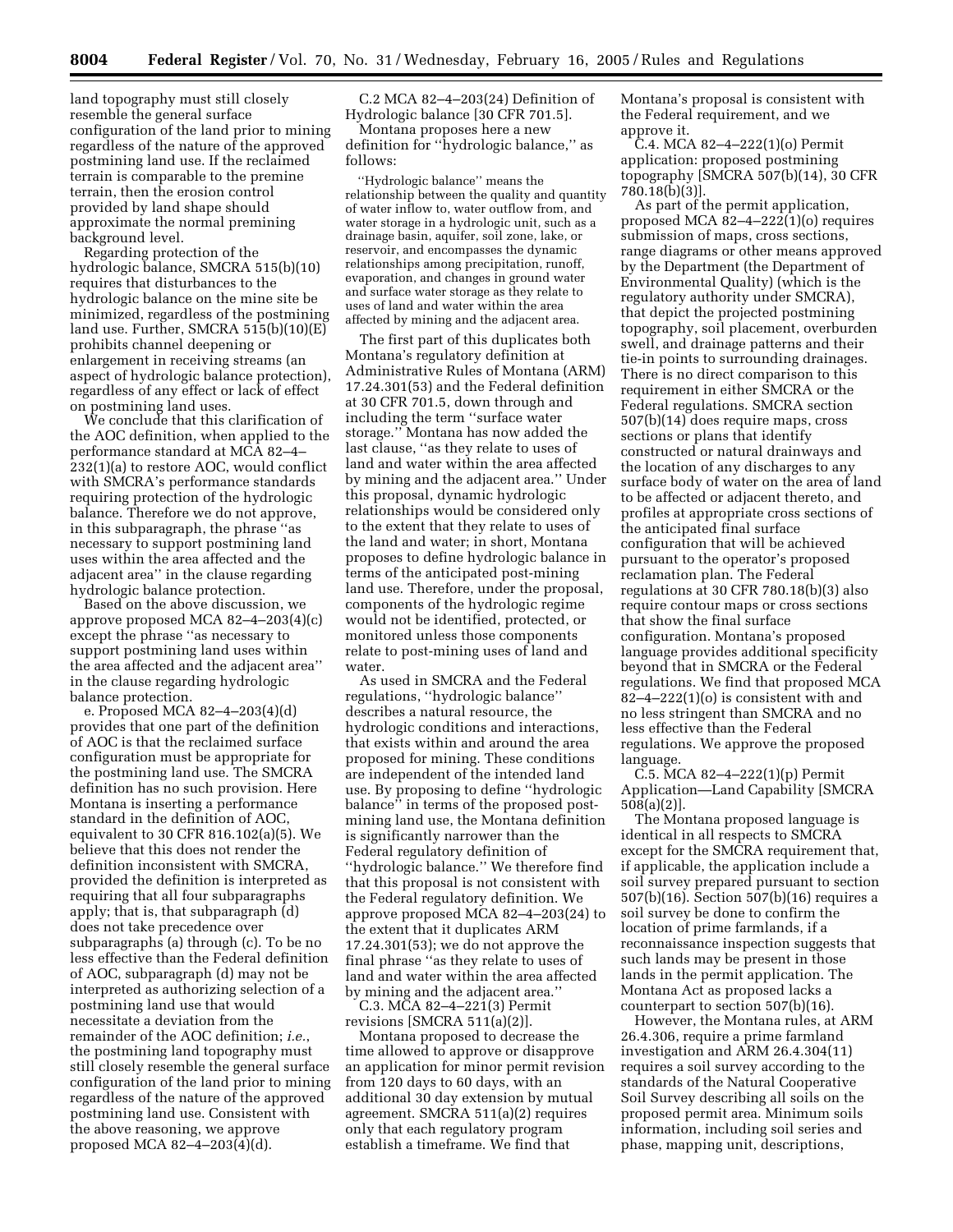physical and chemical analysis of all horizons and soils maps, is also specified as part of this rule. Because the State rules require a soil survey for all soils within a proposed permit with sufficient information to identify any prime farmland soils within a proposed permit area this fulfills the requirements of sections 507(b)(16) and 508(b)(2). Therefore, the lack of a counterpart in MCA  $82-4-222(1)(p)$  to the Federal requirement that, if applicable, a soil survey be prepared pursuant to section 507(b)(16), does not render the State program less stringent. Based on the proposed language at MCA 82–4– 222(1)(p) and the existing requirements of the State rules, we find the proposed change to be consistent with and no less effective than SMCRA and the Federal regulations. We approve the proposed revision.

C.6. MCA 82–4–231(10)(k) Protection of Hydrologic Balance [SMCRA 515(b)(10), 30 CFR 816.41(a)].

The existing provision duplicates the Federal provision and requires the operator to minimize disturbances to the prevailing hydrologic balance at the mine site and in associated offsite areas and to minimize disturbances to the quantity and quality of water in the surface water and ground water systems by a specified list of techniques. Montana proposed to revise this, first, by changing ''associated offsite areas'' to ''adjacent areas.'' We note that the SMCRA provision also uses the phrase ''associated offsite areas,'' but the Act does not define that phrase. In the implementing rules at 30 CFR 816.41(a), the phrase ''within the permit and adjacent areas'' is substituted, and the rules define both areas (30 CFR 701.5). OSM has noted in a rule preamble that the final definition of ''adjacent area'' was modified from the proposed definition to delete the spatial concept of ''near'' or ''contiguous'' to focus instead on protecting the natural resources which may be impacted. 44 FR 14923; March 13, 1977. The Montana statute also does not define the phrase ''associated offsite areas,'' but does define ''adjacent area,'' and that definition essentially duplicates the Federal rule definition. Therefore we approve this change.

Montana proposed to further revise this requirement by adding a limitation that these minimizations would only be required ''as necessary to support postmining land uses and to prevent material damage to the hydrologic balance in the adjacent area.'' In other words, some efforts at minimization would not be required if postmining land uses would not be adversely affected and material damage in the

adjacent area would not occur. This limitation would render the Montana statute less stringent than SMCRA and it would not meet SMCRA's minimum requirements. Montana stated in the submittal that this language was intended to be consistent with the general performance standard in the Federal regulations at 30 CFR 816.41(a). However, we find that the cited Federal regulation establishes three separate performance standards: surface mining and reclamation must be conducted (1) to minimize disturbance of the hydrologic balance on permit and adjacent areas, (2) to prevent material damage to the hydrologic balance outside the permit area, and (3) to support postmining land uses. This language does not, like Montana's proposal, limit the application of the first standard (minimization).

We also note that there is an internal inconsistency within this proposed new language. The proposed limitation would apply to material damage in the ''adjacent area.'' But the new definition of ''material damage'' applies to all areas ''outside of the permit area,'' which is an area more extensive than ''adjacent area.''

For these reasons, we do not approve the addition of the phrase ''as necessary to support postmining land uses and to prevent material damage to the hydrologic balance in the adjacent area.''

C.7. MCA 82–4–231(10)(k)(viii) Protection of Hydrologic Balance [SMCRA 515(b)(10)(G)].

Similar to the provision discussed in the Finding immediately above, the existing provision duplicates the Federal provision. It allows the Department to prescribe ''any other actions'' to minimize the specified disturbances to the hydrologic balance. And similar to the provision discussed above, Montana proposed to revise this allowance by adding a limitation. In this case, the Department would be limited to prescribing actions to minimize the specified disturbances ''to protect the hydrologic balance as necessary to support postmining land uses within the area affected and to prevent material damage to the hydrologic balance in adjacent areas.'' In other words, the Department would not be allowed to prescribe some actions to minimize disturbances to the hydrologic balance if postmining land uses would not be adversely affected or if material damage in the adjacent area would not occur without those actions. This limitation would limit the discretion of the regulatory authority provided by SMCRA and hence render the Montana statute less stringent than SMCRA.

Montana again stated in the submittal that this language was intended to be consistent with the general performance standard in the Federal regulations at 30 CFR 816.41(a). But we again note that the cited Federal regulation establishes minimization of disturbance to the hydrologic balance (on permit and adjacent areas) as a separate goal from the prevention of material damage to the hydrologic balance (outside the permit area) and support of the postmining land use.

We again note that there is an internal inconsistency within this proposed new language. The proposed limitation would apply to material damage in the ''adjacent area.'' But the new definition of ''material damage'' applies to all areas ''outside of the permit area,'' which is an area more extensive than ''adjacent area.''

For these reasons, we do not approve the addition of the phrase ''to protect the hydrologic balance as necessary to support postmining land uses within the area affected and to prevent material damage to the hydrologic balance in adjacent areas.''

C.8. MCA 82-4-231(10)(k)(vii) Protection of Hydrologic Balance [SMCRA 515(b)(10)].

Montana proposed an addition to the existing list of techniques required to minimize disturbances to the hydrologic balance. The existing list duplicated the list in SMCRA at 515(b)(10). The proposed addition would require that disturbances to the hydrologic balance be minimized by ''designing and constructing reclaimed channels of intermittent streams and perennial streams to ensure long-term stability.'' Insofar as this is an addition to the list provided in SMCRA, this proposed addition would be considered under SMCRA 515(b)(10)(G) as ''such other actions as the regulatory authority may prescribe,'' the prescription being, in this case, a program-wide one. There is a question, though, whether by specifying intermittent and perennial streams, this provision may be interpreted to exclude ephemeral streams. That is, does this provision implicitly, if not expressly, state that it is not necessary to design and construct the reclaimed channels of ephemeral streams to ensure long-term stability? For the following reasons, we believe that the answer to this question is ''no.'' We note that under MCA 82–4–  $231(10)(k)(ii)(A)$  and  $(k)(v)$ , operators are required to prevent additional contributions of sediment to runoff, and to avoid channel deepening or enlargement when water is discharged from mines. These requirements effectively require long-term stability in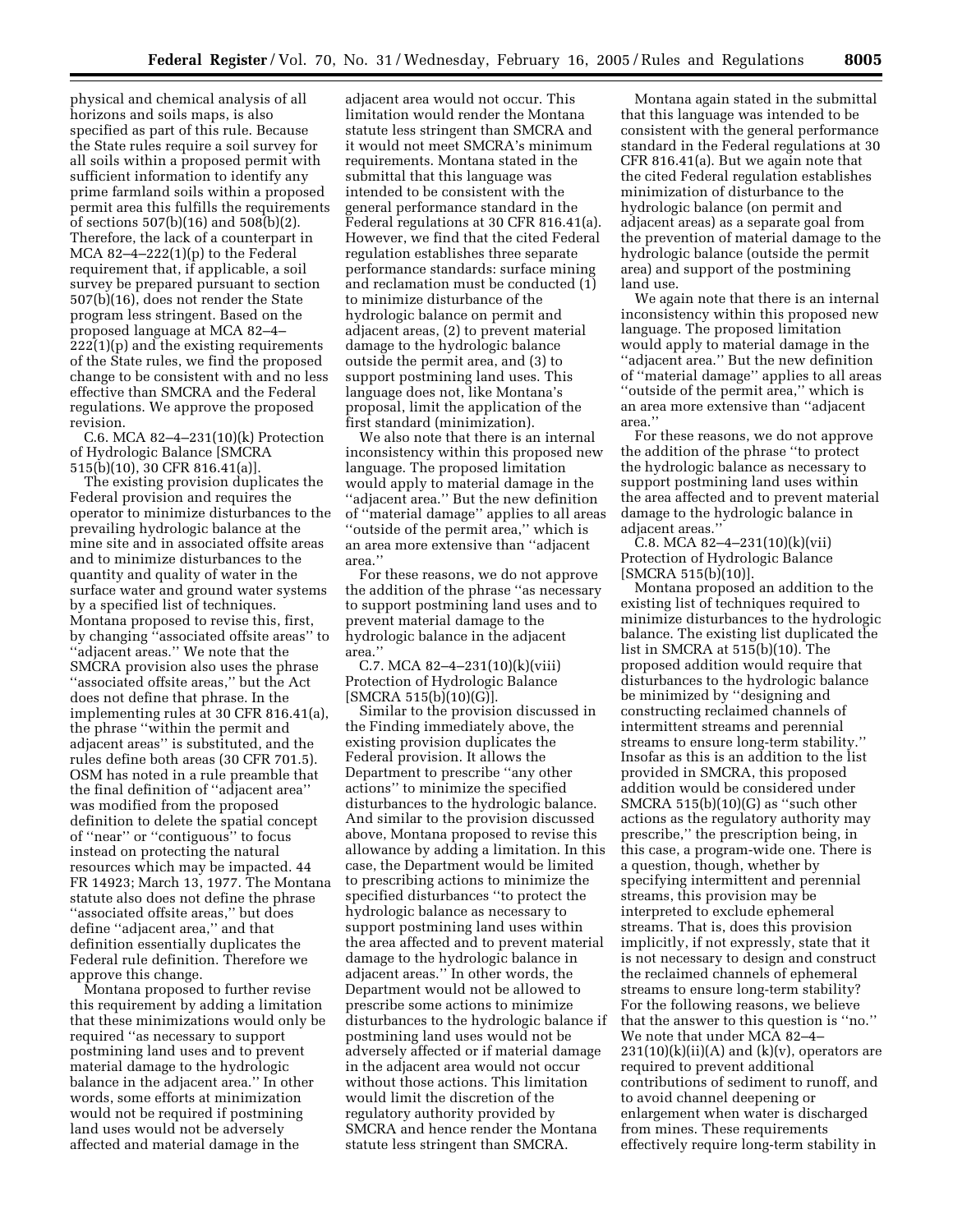reclaimed channels of ephemeral streams. Thus we find that the proposed addition is consistent with SMCRA 515(b)(10)(G), and we approve the language.

C.9. MCA 82–4–232(1)(a) Backfilling & Approximate Original Contour (AOC) [SMCRA 515(b)(3); 30 CFR 816.102(a)].

Montana proposed to delete language requiring highwall reduction/ elimination and spoil pile elimination, leaving requirements that area mining is required for strip mines and that the area of land affected must be backfilled and graded to AOC. Montana further proposed to add another sentence containing four clauses after the word ''However.'' Clause (i) provides that, if it is consistent with the adjacent unmined landscape elements, the operator may propose and the Department may approve a regraded topography gentler than the premining topography if the gentler topography is consistent with adjacent unmined landscape elements and if it would enhance the postmining land use, improve stability, provide greater moisture retention, and reduce erosional soil losses. Clause (ii) provides that postmining slopes may not exceed the angle of repose or whatever lesser slope is necessary to achieve a long-term static safety factor of at least 1.3 and to prevent slides. Clause (iii) allows the creation of permanent impoundments in some cases. Clause (iv) provides that the reclaimed topography must be suitable for the postmining land use.

The corresponding Federal provision in section 515(b)(3) of SMCRA requires that all surface coal mining operations backfill, compact, and grade in order to restore the approximate original contour of the land with all highwalls, spoil piles, and depressions eliminated (except small depressions for moisture retention). Section 515(b)(8) also authorizes the creation of permanent impoundments under certain conditions. The Federal regulations at 30 CFR 816.102(a) require that disturbed areas be backfilled and graded to—

(1) Achieve the approximate original contour (except as provided in paragraph (k), which provides exceptions for thin and thick overburden, mountaintop removal operations, and certain steep-slope operations);

(2) Eliminate all highwalls, spoil piles, and depressions, except as provided in paragraph (h) (small depressions) and in paragraph (k)(3)(iii) (previously mined highwalls);

(3) Achieve a postmining slope that does not exceed either the angle of repose or such lesser slope as is necessary to achieve a minimum longterm static safety factor of 1.3 and to prevent slides;

(4) Minimize erosion and water pollution both on and off the site; and (5) Support the approved postmining land use.

In summary, the Federal requirements are to backfill and grade to restore AOC (with four specified exemptions); eliminate highwalls, spoil piles, and depressions (except certain small depressions and permanent impoundments); achieve long-term stability; minimize erosion and water pollution; and support the postmining land use.

The Montana proposal deletes the performance standard requiring the elimination of all highwalls and spoil peaks.

However, it continues to require restoration of AOC. As discussed in finding C.1. above, Montana also is adding a definition of AOC at section 82–4–203(4), MCA, that requires the elimination of all highwalls, spoil piles, and coal refuse piles. Therefore, the deletion of this requirement from the Montana performance standards does not render the State program less stringent than SMCRA or less effective than the Federal regulations. We are predicating this finding upon interpretation of the sentence beginning "However," in section  $82-4-232(1)(a)$ , as not establishing an exemption to the highwall and spoil pile elimination requirement. In other words, we are interpreting that sentence as providing additional parameters for determining when AOC restoration has been achieved, not as exceptions to the AOC restoration requirement. With this stipulation, we approve the proposed deletion of the sentence: ''Reduction, backfilling, and grading must eliminate all highwalls and spoil peaks.''

Proposed clause (i) in the sentence beginning ''However,'' provides that, if it is consistent with the adjacent unmined landscape elements, the operator may propose and the Department may approve a regraded topography gentler than the premining topography if the gentler topography is consistent with adjacent unmined landscape elements and if it would enhance the postmining land use, improve stability, provide greater moisture retention, and reduce erosional soil losses. We find that this provision is consistent with the discussion of the meaning of ''approximate original contour'' in OSM Directive INE–26. In pertinent part, Part 3.a. of that directive specifies that ''the reclamation of any minesite must take into consideration and accommodate site-specific and unique characteristics of the

surrounding terrain and postmining land uses.'' Part 3.c.(2)(a) of the directive also clarifies that ''level areas may be increased,'' provided that, as specified in Part 3.c.(2)(c), all highwalls, spoil piles, and unapproved depressions are eliminated. Therefore we approve this proposed clause (i).

Montana's proposed clause (ii) requires slope stability equivalent to that required by the Federal regulations, proposed clause (iii) provides for permanent impoundments equivalent to that provided by the Federal regulations, and proposed clause (iv) requires compatibility with the postmining land use equivalent to that required by the Federal regulations discussed above. Therefore, we approve these three provisions.

C.10. MCA 82–4–232(1)(b) Backfilling & Approximate Original Contour (AOC) [30 CFR 816.102].

MCA 82–4–232(1)(b) allows the operator to leave spoil from the first cut in place so long as highwalls are eliminated, first cut spoils are blended with the surrounding terrain and AOC is achieved. There is no direct Federal counterpart addressing whether first-cut spoil should be transported to the last cut. The Federal regulations at 30 CFR 816.102(d) provide that, in non-steepslope areas, spoil may be placed outside the mined-out area under some conditions (this is informally known as ''blending''). Additionally, in the preamble to the Federal regulations addressing backfilling and grading, OSM indicates that the regulatory authority should have the discretion to establish the final provisions for the disposal of first cut or box cut spoils so long as (1) the area where the box cut spoils are placed conforms to other requirements, such as topsoil removal and grading of the mined area to AOC; (2) the box cut spoils are also graded to AOC or to the lowest practicable grade; (3) the reclamation achieves an ecologically sound land use compatible with the surrounding region; and (4) other provisions pertaining to spoil handling are met (44 FR 15227, March 13, 1977). These are the same conditions specified in 30 CFR 816.102(d). The preamble goes on to indicate that any excess spoil, including box cut spoils, which is deposited on lands that satisfy the slope angles specified in the definitions for head-of-hollow and valley fills must comply with the excess spoil regulations and that the stockpiling and transportation of box cut spoil to the final cut is encouraged in order that the requirements for the elimination of highwalls, spoil piles and depressions are satisfied. Montana's proposed language complies with these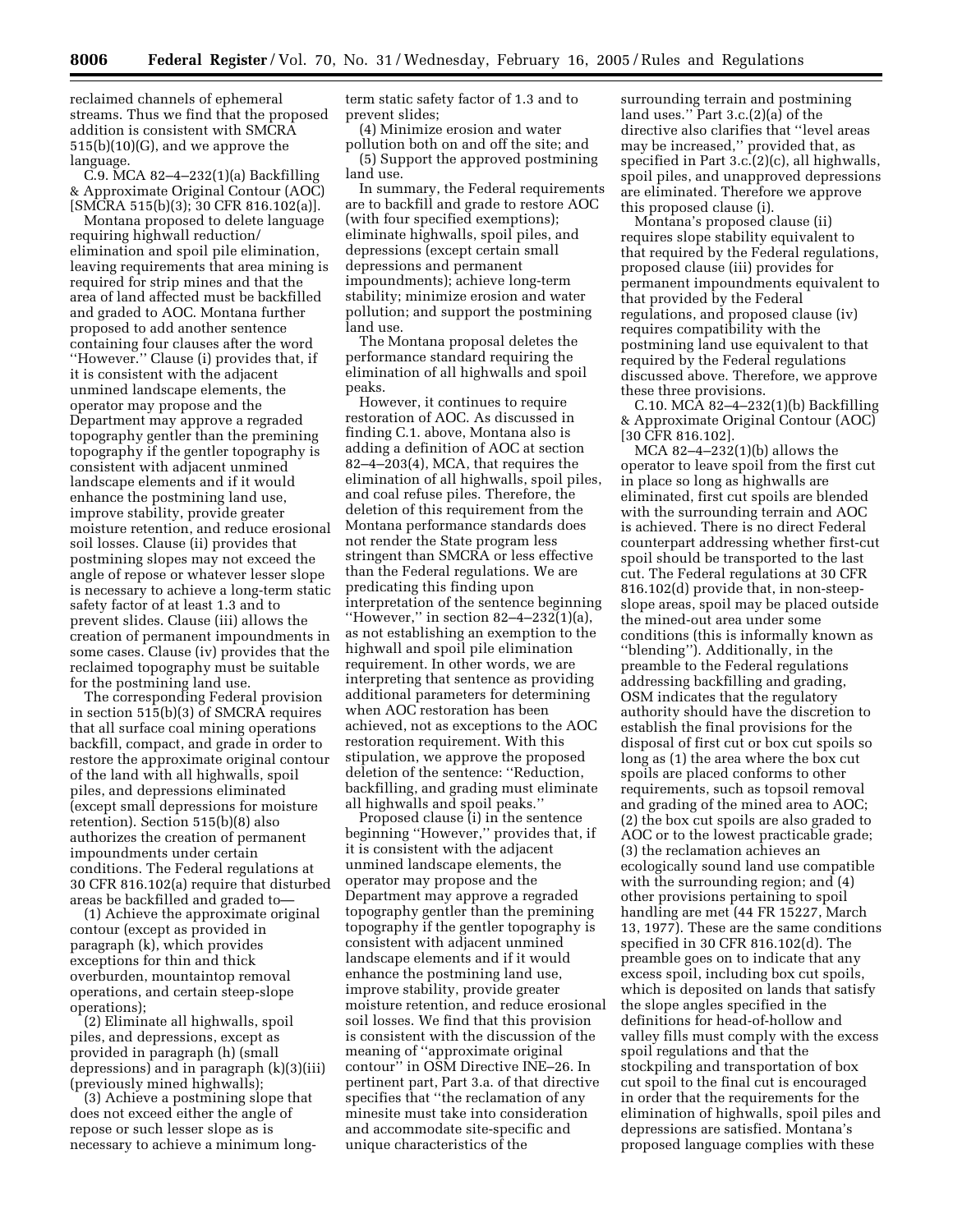requirements. Highwalls must be eliminated, grading of the box cut spoils must blend with the surrounding terrain and AOC must be achieved. In addition, MCA 82–4–232(1)(a)(iv) requires that the grading must be suitable for the postmining land use.

Thus proposed MCA 82–4–232(1)(b) is consistent with the intent of SMCRA and the Federal regulations. We approve proposed MCA 82–4–232(1)(b).

C.11. MCA 82–4–232(1)(c) Backfilling & Approximate Original Contour (AOC) [SMCRA 515(b)(3)].

At MCA 82–4–232(1)(c), Montana proposed to delete from the provision, which addresses the creation of terraces and diversions during final grading, a sentence which allowed the Department to promulgate rules requiring ''additional restoration work.'' This provision is newly designated at subparagraph (c); as currently approved, these are the last two sentences of paragraph (1). Hence, the ''additional restoration work'' applies to the general performance standard of backfilling and grading, highwall and spoil pile elimination, and restoration of AOC.

The corresponding Federal provision at SMCRA 515(b)(3) does not specially provide for the promulgation of additional backfilling and grading requirements (although SMCRA 515(a) and (b) do provide for the regulatory authority to promulgate ''other requirements'' and note that the defined performance standards are minimums). By deleting this discretionary provision, Montana is not removing from its program anything required by SMCRA. Therefore we approve the proposed deletion.

C.12. MCA 82–4–232(7) and (8) Alternate Reclamation [SMCRA 515(b)].

Montana has proposed to delete previously existing paragraphs (7) and (8). [We note that Montana in this submittal has enacted new paragraphs (7) and (8), providing requirements for land capability and alternative land uses. These new paragraphs are addressed in Finding B above.] The deleted paragraphs address ''alternatives'' to backfilling, grading, highwall elimination, topsoiling, and planting of a permanent diverse cover; the implementing rules refer to this as ''alternate reclamation.''

When the Montana program was initially approved, these deleted paragraphs were a topic of public comment (see 45 FR 21572; April 1, 1980; Disposition of Comments No. 24). At that time, OSM wrote that it found that the implementing rule ''is analogous to the Federal alternative postmining land use provisions rather than to the experimental practices

provision.'' The deleted provisions resemble the Federal experimental practice provision, but also provided the only means for Montana to provide for postmining land uses other than the otherwise-required combination of grazing and fish & wildlife habitat.

Since the newly-promulgated paragraphs (7) and (8) now provide requirements for land capability and alternative land uses (as addressed in Finding B. above), deletion of the original paragraphs will not render the Montana program inconsistent with SMCRA. Therefore we approve these deletions.

However, we note that several rules within the Montana program were statutorily authorized only by these now-deleted paragraphs. This also applies to a couple of rules proposed in earlier amendments to the Montana program on which OSM had deferred decisions (see 55 FR 19728, 19730, May 11, 1990; 67 FR 6395, 6400, February 12, 2002; and 68 FR 46460, 46466, August 6, 2003). Since the statutory authorization for these Montana rules will no longer exist upon the effective date of this OSM rule, Montana will have to remove these Montana rules when promulgating new rules to implement these statutory changes. OSM will follow up on this matter when such proposed implementing rules are submitted. The rules this deleted authority applies to are: ARM 17.24.313(3)(b)(second sentence), 17.24.515(2), 17.24.821, 17.24.823, 17.24.824, and 17.24.825.

C.13. MCA 82–4–232(9) Wildlife Enhancement [SMCRA 515(b)(24)].

Montana proposed to add a new paragraph (9) to this statute to require that wildlife habitat enhancement features be integrated into the postmining land use plans for ''cropland, grazing land, pastureland, land occasionally cut for hay, or other uses''; the features are to enhance habitat diversity, emphasizing big game animals, game birds, and threatened and endangered species in the area. Features must also be planned to enhance wetlands and riparian areas. Finally, the provision states that such wildlife habitat enhancement features do not constitute a land use change to fish and wildlife habitat, and may not interfere with the designated postmining land use.

We note that the Montana program already contains, at MCA 82–4– 231(10)(j), an exact duplicate of the Federal requirement at SMCRA 515(b)(24), with both requiring that the operator, to the extent possible using the best technology currently available, minimize disturbances and adverse

impacts of the operation on fish, wildlife, and related environmental values and achieve enhancement of such resources where practicable. Since the proposed new paragraph does not address minimizing disturbance or adverse impacts, it must be read together with the last part of the existing Montana and Federal requirements; that is, read together with the requirement that operators, where practicable, achieve enhancement of fish, wildlife, and related environmental values to the extent possible using the best technology currently available. If the proposed new provision would in any way limit the existing requirement for ''enhancement where practicable,'' then the proposed provision would conflict with the existing Montana and SMCRA requirement.

In one way, the proposed provision is more stringent than the existing Montana and Federal requirements: by stating that reclamation plans ''must incorporate appropriate wildlife habitat enhancement features,'' this provision effectively declares that enhancement of habitat diversity is always ''practicable.'' At first reading, the required enhancement appears to be limited to agricultural postmining land uses. But other postmining land uses are referenced by the proposed language ''or other uses,'' though this expanded application would be clearer if the words ''and all'' were added: ''and all other uses.'' Although the proposed new provision would provide for an ''emphasis'' on three specified ''wildlife types,'' this does not exclude other wildlife types from the requirement; and a placement of emphasis is within Montana's discretion. The SMCRA and existing Montana requirement requires ''enhancement where practicable'' for all postmining land uses; so we agree that inclusion of those features does not necessarily turn other postmining land uses into the postmining land use of fish and wildlife habitat.

The final clause of the proposed new paragraph prohibits enhancement features from interfering with the postmining land use. Read together with the requirement that reclamation plans "must" incorporate appropriate enhancement features, this clause in effect requires that if a given type of enhancement feature (for example, hedgerows) would interfere with a postmining land use (for example, cropland), then other enhancement features must be employed (for example, raptor perches or songbird nest boxes) that would be more appropriate by interfering less. We find this to be consistent with the existing SMCRA and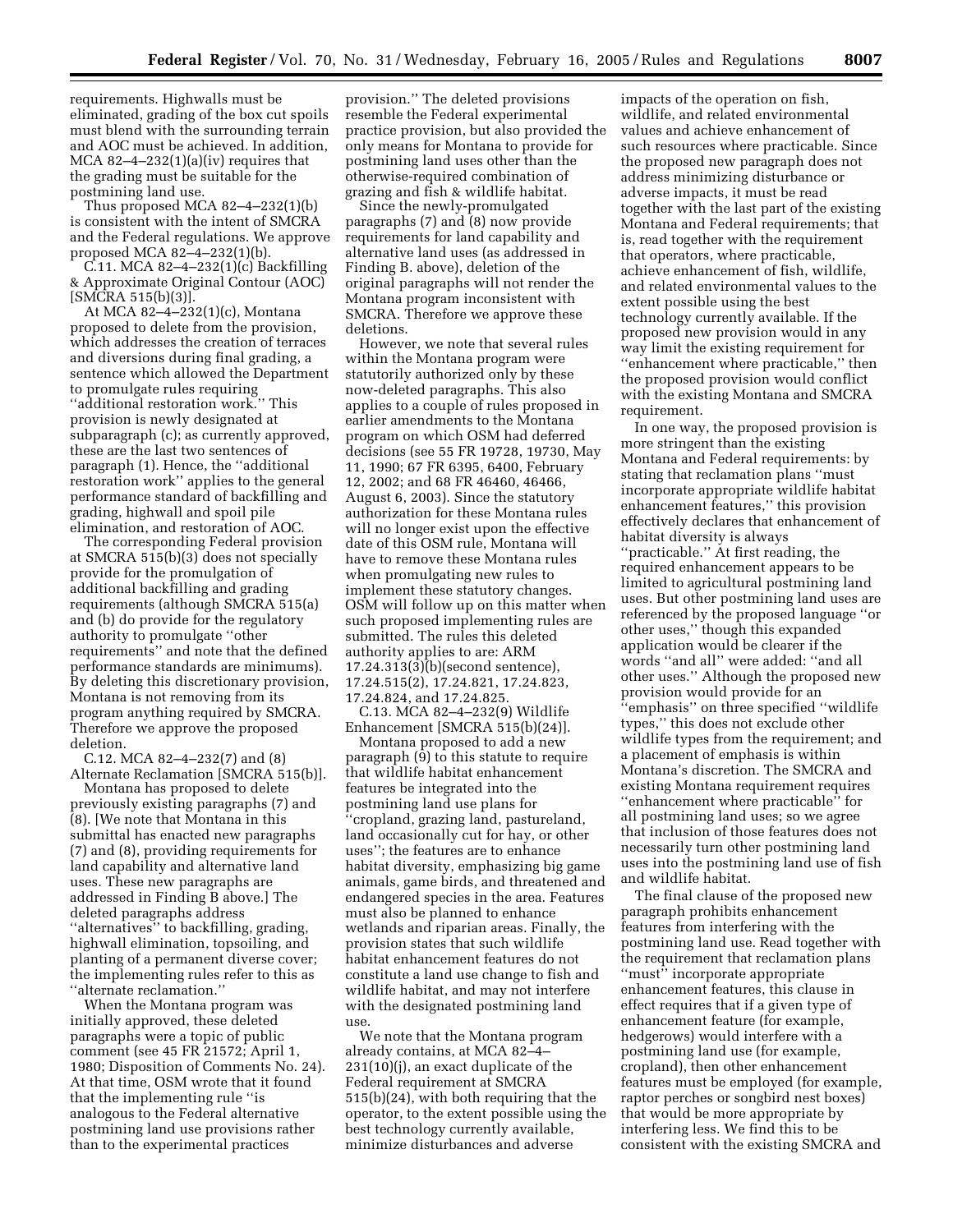Montana provisions, which require enhancement where practicable. Based on the above discussion, we

approve proposed MCA 82–4–232(9). C.14. MCA 82–4–233 Planting of revegetation [SMCRA 515(b)(19), 30 CFR 816/817.111].

a. Montana proposed to delete existing paragraph (1), providing general revegetation requirements, and replace it with a new paragraph (1) that almost exactly duplicates 30 CFR 816/ 817.111(a). These Federal regulations directly implement, with increased detail, SMCRA 515(b)(19). Therefore, the proposed new paragraph, with the two exceptions noted below, provides revegetation requirements equivalent to SMCRA 515(b)(19) and 30 CFR 816/ 817.111(a).

The first exception is that Montana's proposal at proposed paragraph (1) would not require operators to plant water areas, surface areas of roads, ''and other constructed features.'' The Federal requirements of SMCRA 515(b)(19), as implemented at 30 CFR 816/817.111(a), provide only the first two exemptions. The third exemption provided by Montana, ''and other constructed features,'' is undefined. All of reclamation could be considered ''constructed,'' so this exemption could broadly be construed to apply to the whole affected area. We believe that Montana intended here that this exemption would be applied to parking lots, material storage yards, etc., that are limited in size and slope, and are stabilized against erosion by paving or gravel. We are approving this language with the proviso that Montana not apply it until (1) Montana promulgates rules to implement it, which rules must provide for a clear definition of ''other constructed features'' and provide for limits on size and slope and stabilization against erosion, and other factors that may affect environmental stability, and (2) those rules are approved by OSM.

The second exception is that Montana's proposal adds to new (1)(d) (corresponding to 30 CFR 816/ 817.111(a)(4)) a limitation that the revegetation need only be capable of stabilizing soil erosion to the extent appropriate for the postmining land use. SMCRA 515(b)(19), by requiring establishment of vegetation at least equal in extent of cover to the natural vegetation of the area, might be interpreted as requiring the revegetation to stabilize soil erosion to the level of the premining conditions [see note included in Finding C.1. above about the meaning of ''effective'' vegetation]. However, we note that the phrase ''of the area'' need not refer to the specific

parcel being mined. This is particularly true when an alternative, ''higher or better,'' land use is being established during reclamation. OSM's interpretation of this situation, as indicated in the requirements for success standards at 30 CFR 816.116(a)(2), is that revegetation success standards must be representative of unmined lands under that proposed postmining land use in the area. In this case, the erosion control achieved by revegetation that meets the success standards will be equivalent to the erosion protection of unmined lands being used for the same purpose, within that general vicinity. For example, if an area that premining was unmanaged grazing land is reclaimed, postmining, to a ''higher or better'' land use of row crops, the required erosion control will be that comparable to other (unmined) row crop fields in the area, not the erosion control that is achieved by grazing land. The possible increase in soil erosion would be one factor that the regulatory authority would have to consider in deciding whether row crops would in fact be a higher or better use than grazing in this situation. We find Montana's proposal to be consistent with this interpretation of SMCRA 515(b)(19) as expressed at 30 CFR 816.116(a)(2), and we approve it with this understanding.

For the reasons discussed above, we are approving MCA 82–4–233(1), with the proviso that the exemption for ''and other constructed features approved as part of the postmining land use'' not be applied until Montana promulgates implementing rules to limit the exemption, and those rules are approved by OSM.

b. We note that existing paragraph (1), proposed for deletion, required the revegetative cover to be capable of (1) ''feeding and withstanding grazing pressure from a quantity and mixture of wildlife and livestock at least comparable to [premining conditions]'' (subparagraph  $(1)(a)$ ); and  $(2)$ ''regenerating under the natural conditions \* \* \* including occasional drought, heavy snowfalls, and strong winds.''

Neither SMCRA nor the Federal regulations contain these requirements. Therefore, deletion of them is not inconsistent with SMCRA or the Federal regulations. As noted above, the other general revegetation requirements of existing paragraph (1) have been replaced by the new paragraph (1). We therefore approve the deletion of existing paragraph (1). We note, however, that the deleted language of existing subparagraph (1)(a) [''feeding and withstanding grazing pressure from

a quantity and mixture of wildlife and livestock at least comparable to [premining conditions''] was the language that up until this time had been interpreted by Montana as requiring, as a postmining land use, a combination of grazing and fish & wildlife habitat (unless a higher or better use was approved). Therefore, upon the effective date of this approval, Montana will no longer generally require the combination of grazing and fish & wildlife habitat as a postmining land use. Instead, Montana will be evaluating premining land use and land use capability with proposed postmining land uses under the terms of new MCA 82–4–232(7) and (8) (as newly codified) [equivalent to SMCRA 515(b)(2), 30 CFR 816/817.133], addressing land use capability [approved at Finding B above].

c. Montana proposed to delete existing MCA 82–4–233(2), which provided that the regulatory authority (''board'') must define by rule the requirements for seed mixtures, quantities, and other planting requirements. SMCRA has no such specific requirement. Therefore deletion of this requirement is not inconsistent with SMCRA, and we approve it.

d. Montana proposed to replace deleted existing paragraph (2) with a new paragraph (2) that exactly duplicates 30 CFR 816/817.111(b). This Federal regulation, in turn, provides additional detail to SMCRA 515(b)(19). Since the proposed new paragraph (2) is the same as the Federal regulation, and in accordance with SMCRA, we approve it.

e. Montana proposed to add a new paragraph (3), which requires revegetation to be appropriate for the postmining land use. This proposed provision to some extent addresses general revegetation success standards; but we note that Montana has provided additional requirements for revegetation success standards at proposed MCA 82– 4–235 (to be addressed in a finding below). At subparagraph (3)(a), revegetation appropriate for cropland provides exemptions from the general revegetation requirements of: diverse, effective, permanent; at least equal in cover to the natural vegetation; having the same seasonal characteristics of growth as the natural vegetation; and being capable of self-regeneration and plant succession. This same exemption for cropland from the general requirements of SMCRA 515(b)(19) is provided in the Federal regulations at 30 CFR 816/817.111(d).

At subparagraph (3)(b), revegetation appropriate for pastureland or grazing land must have use for grazing by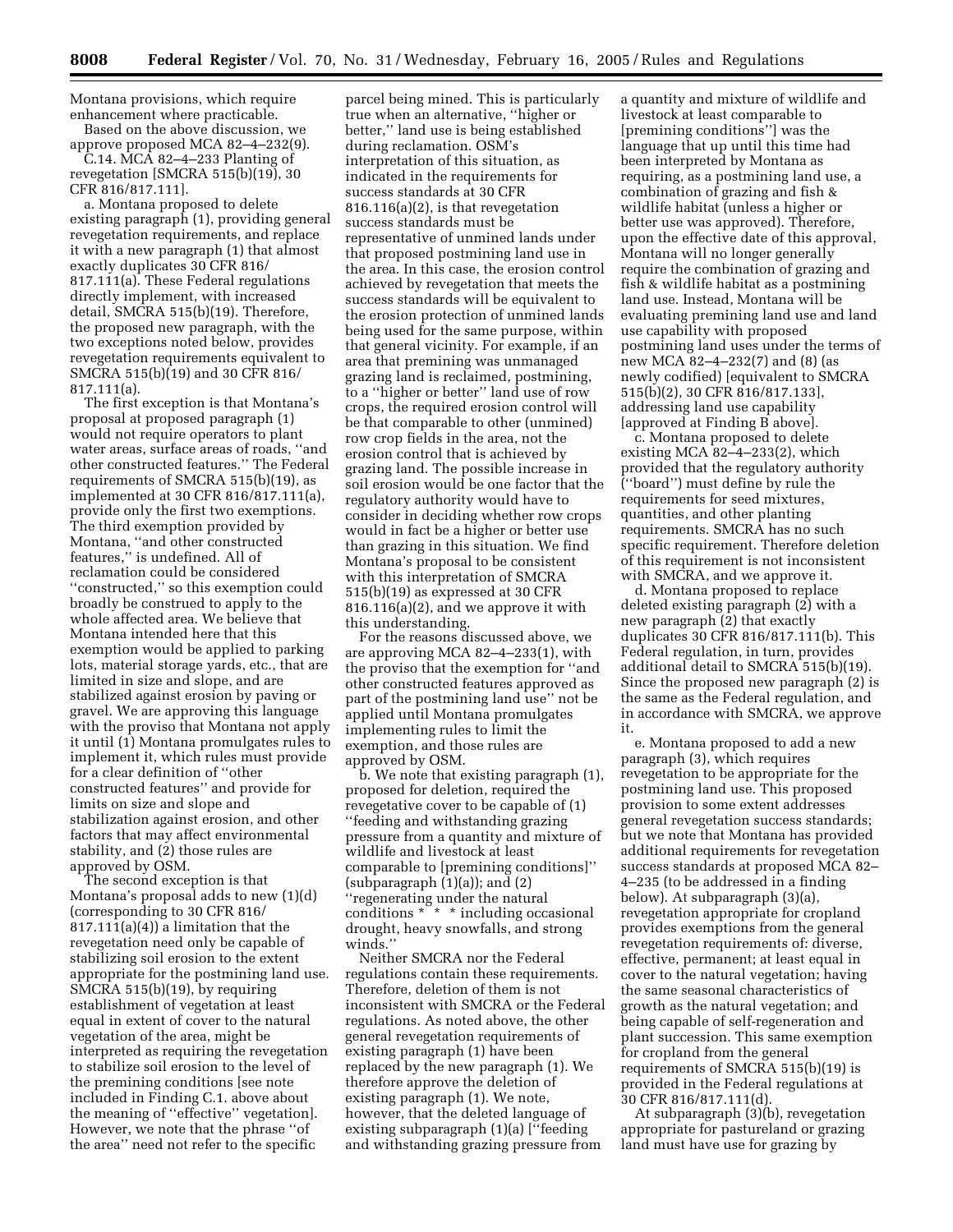domestic livestock at least comparable to premining conditions, and enhanced when practicable. Again, we note that proposed success standards will be addressed below. There is no exact Federal equivalent to this proposal. It is consistent with the requirements of SMCRA 515(b)(19) that the revegetation be effective and at least equal in extent of cover to the natural vegetation of the area. The postmining land uses of grazing and pastureland imply land management practices directed to livestock use, but this does not preclude wildlife use. We believe it will usually be the case that if the postmining revegetation provides for at least as much livestock use as the premining vegetation, the same would hold true for grazing wildlife. We note that the definition of ''grazing'' at MCA 82–4– 203(22) (addressed above) requires that the vegetation be indigenous, and hence would be appropriate for wildlife.

At subparagraph (3)(c), revegetation appropriate for fish and wildlife habitat, forestry, or recreation requires that trees and shrubs must be planted to achieve appropriate stocking rates. Again, we note that proposed success standards will be addressed below; as noted below, the success standards for these land uses require ground cover measures. There is no exact Federal equivalent to this proposal. It is consistent with the requirements of SMCRA 515(b)(19) that the revegetation be diverse and effective.

For the reasons discussed above, we approve proposed paragraph (3).

C.15. MCA 82–4–234 Commencement of Reclamation [SMCRA 515(b)(16)].

Montana proposed to delete the final sentence of this provision. The sentence requires that Departmental approval is required before an operator may redisturb any area already seeded for revegetation. Neither SMCRA nor the Federal regulations contain such a requirement. Therefore, deletion of this sentence is not inconsistent with SMCRA, and we approve it.

C.16. MCA 82–4–235 Determination of Successful Revegetation [SMCRA 515(b)(19) & (20); 30 CFR 816.111, 816.116].

Introductory note: The nature of the material proposed for addition here (for example, the proposed rule addresses ground cover, crop production, stem density, and ''reestablished vegetation''), plus the similarity to the Federal regulations at 30 CFR 816/ 817.116, suggests that these proposed new requirements are meant, like 30 CFR 816/817.111 and 816/817.116, to set basic requirements for success standards to measure when operators have met the requirement of MCA 82–

4–233 to establish a vegetative cover. We have evaluated these requirements with this understanding. We further note that these basic requirements do not satisfy the Federal requirements at 30 CFR 816/817.116(a)(1) that the regulatory authority select detailed success standards (with consultation with State agencies required in some cases and recommended in all cases). This has actually already been accomplished by the Department; see ARM 17.24.711 through 17.24.733.

Montana proposed to change the title of this provision from ''inspection of vegetation'' to ''determination of successful revegetation,'' with (in both cases) a subtitle of ''final bond release.'' Montana also proposed to add a new paragraph (1) as follows:

(1) Success of revegetation must be judged on the effectiveness of the vegetation for the approved postmining land use, the extent of cover compared to the cover occurring in the natural vegetation, and the requirements of 82–4–233. Standards for success are:

(a) for areas reclaimed for use as cropland, crop production must be at least equal to that achieved prior to mining based on comparison with historical data, comparable reference areas, or United States department of agriculture (sic) publications applicable to the area of the operation, as referenced in rules adopted by the board;

(b) for areas reclaimed for use as pastureland or grazing land, the ground cover and production of living plants on the revegetated area must be at least equal to that of a reference area or other standard approved by the department as appropriate for the postmining land use;

(c) for areas reclaimed for use as fish and wildlife habitat, forestry, or recreation, success of revegetation must be determined on the basis of approved tree density standards or shrub density standards, or both, and vegetative ground cover required to achieve the postmining land use;

(d) reestablished vegetation is diverse if multiple plant species meeting the requirements of  $\overline{82-4-233(1)(b)}$  are present. The department may approve a lesser diversity standard for postmining land uses other than grazing land.

(e) reestablished vegetation is considered effective if the postmining land use is achieved and erosion is controlled;

(f) reestablished vegetation is considered permanent if it is diverse and effective at the end of the 10-year responsibility period specified under subsection (2); and

(g) plant species comprising the reestablished vegetation are considered to have the same seasonal characteristics of growth as the original vegetation, to be capable of regeneration and plant succession, and to be compatible with the plant and animal species of the area if those plant species are native to the area, are introduced species that have become naturalized, or are introduced species approved by the department as desirable and necessary to achieve the postmining land use.

a. In part, these proposed new requirements are derived from the Federal regulations at 30 CFR 816/ 817.116; in particular, proposed paragraph (1) duplicates 30 CFR 816/ 817.116(a). And subparagraphs (1)(a) and (c) effectively duplicate 30 CFR 816/817.116(b)(2) and (3). Subparagraph (1)(b) duplicates 30 CFR 816/ 817.116(b)(1), except for the addition of the phrase ''appropriate for the postmining use.'' Since proposed paragraph (1) requires success standards to reflect the extent of cover compared to natural cover, and MCA 82–4– 233(1)(c) [addressed in a finding above] requires the established cover to be at least equal to the natural cover, any standard approved by the Department as ''appropriate'' under this section would have to exceed this minimum requirement. And, since subparagraphs MCA 82–4–235(1), (1)(a), (1)(b), and (1)(c) effectively duplicate the Federal regulations, we approve these subparagraphs.

b. Subparagraphs (1)(e) and (f) provide definitions of ''effective'' and 'permanent." Neither SMCRA nor the Federal regulations define these terms. But these concepts were discussed in preambles to Federal regulations, which themselves discuss House Report No. 95–218 (see 47 FR 12597; March 23, 1982; and 48 FR 48141–48146; September 2, 1983). According to these preambles:

Effective means \* \* \* both the productivity of the planted species concerning its utility to the intended postmining land use \* \* \* as well as its capability of stabilizing the soil surface with respect to reducing siltation to normal background levels \* \* \* Permanent means that the plant community as a whole must be capable of providing the necessary amount of ground cover over time through plant succession, and not necessarily that every individual plant species will propagate itself in identical numbers and rations throughout the future.

Montana's proposed definitions here are consistent with these preamble discussions. Proposed subparagraph (e) provides that vegetation is effective if the postmining land use is achieved and erosion is controlled; these are the same two factors considered in the Federal preambles. And proposed subparagraph (f) provides that vegetation is permanent if it is diverse and effective at the end of the bond liability period. We note, though, that while this definition of ''permanent'' may serve as a basis for determining criteria for bond release, it provides little guidance applicable to approving revegetation plans in permit applications. Since these definitions are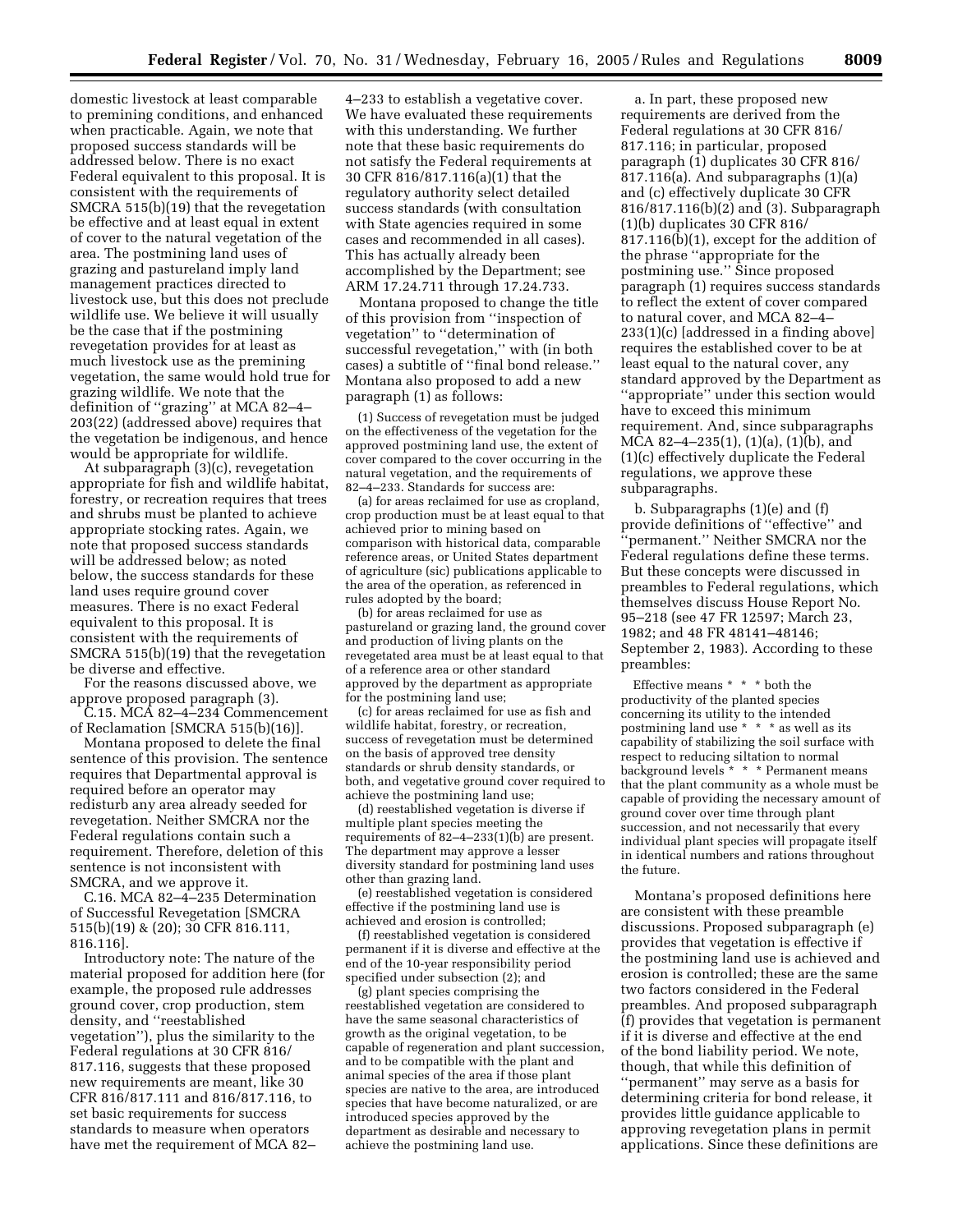consistent with the Federal regulations, we approve subparagraphs (1)(e) and (f).

c. Subparagraph (1)(d) defines "diverse" as "multiple" plant species and provides for a ''lesser'' diversity standard for all postmining land uses except grazing. We understand ''multiple'' as being more than one. So, this provision could allow as few as two species, and possibly one if approved by the Department for non-grazing land.

Neither SMCRA nor the Federal regulations define ''diverse.'' But pertinent discussion is found in the rule preambles cited above: '' 'Diverse' means sufficiently varied amounts and types of vegetation to achieve ground cover and support the postmining land use. The precise numbers required to achieve this diversity should be determined by regional climate and soil conditions. However, the ultimate test will be the sufficiency of the plant communities to assure survival of adequate number and varieties to achieve the postmining land use and the required extent of ground cover. Diversity does not necessarily mean that every species or variety of premining grass, shrubs, or trees be established in identical numbers and ratios after mining.'' See 47 FR 12597; March 23, 1982. We do not believe that this Federal description for diversity, and the conclusion that the ultimate test is related to the plant communities' ability to assure survival of adequate numbers and varieties to achieve the postmining land use and required extent of cover, is consistent with Montana's proposal, which could result in as few as two species and possibly one in some cases. In particular, the postmining land use of fish and wildlife habitat will often require a fairly high diversity (*i.e.*, sufficiently varied amounts and types of vegetation) to fulfill the various food and cover needs of various species of wildlife and other biota.

Based on the above discussion, we find proposed subparagraph (1)(d) to be less effective than the Federal requirements, and we do not approve it.

d. Subparagraph (1)(g) describes the criteria required to meet the terms ''same seasonal characteristics of growth as the original vegetation,'' ''capable of regeneration and plant succession,'' and ''to be compatible with the plant and animal species of the area.'' In all three cases, the proposal states that these requirements are met if the reestablished vegetation species meet one or more of three criteria: (1) They are native to the area, (2) they are introduced species that have been naturalized, or (3) they are introduced species approved by the Department as

both necessary and desirable for the postmining land use.

The Federal regulations do not define the terms ''same seasonal characteristics of growth as the original vegetation,'' ''capable of regeneration and plant succession,'' and ''to be compatible with the plant and animal species of the area''. But preamble discussion (see 47 FR 12597; March 23, 1982) clarifies that ''seasonality'' refers to the major season of growth. Herbaceous species are generally grouped into cool season species (which grow mostly in spring or fall, but are largely dormant in midsummer) and warm season species (which grow in late spring and summer, but are dormant in early spring and fall); woody species may be deciduous or evergreen. Species that are native to the area would exhibit these characteristics. Introduced species could be approved by the Department as ''desirable'' only if they exhibit these characteristics. ''Naturalized species,'' in this context, are introduced species that were not planted with Department approval; however, they may have invaded the area after planting, or their seeds may have been in the soil prior to mining. Since they have not been planted with approval, it is unknown whether they match the seasonality of the original vegetation. Based on this discussion, we approve this definition of ''the same seasonal characteristics of growth as the original vegetation,'' except for its inclusion of naturalized species.

Regarding capacity for regeneration and plant succession, species that are native to the area would exhibit these characteristics. Introduced species could be approved by the Department as "desirable" only if they exhibit these characteristics. Since naturalized species would not have been planted with approval, it is unknown whether they would have these characteristics. Based on this discussion, we approve this definition of ''capable of regeneration and plant succession,'' except for its inclusion of naturalized species.

Regarding compatibility with local plants and animals, the native species are co-adapted with plant and animal species of the area and therefore have this characteristic. Introduced species could be approved by the Department as ''desirable'' only if they exhibit this characteristic. As OSM noted in the preamble to 30 CFR 816.111(b)(4), '[a]ny species approved for use in reclamation must be compatible with the plant and animal species of the area. Hence,  $816.111(b)(4)$  is one of the criteria that the regulatory authority will use in determining whether to approve or disapprove any plant species

proposed for planting in disturbed areas'' (48 FR 40145; September 2, 1983). Therefore, introduced species approved by the Department must, consistent with 30 CFR 816.111(b), be compatible with other species of the area. Since naturalized species would not have been planted with approval, it is unknown whether they would have this characteristic. Based on this discussion, we approve this definition of ''to be compatible with the plant and animal species of the area,'' except for its inclusion of naturalized species.

For the reasons discussed above, we approve subparagraph (1)(g) except insofar as it includes ''introduced species that have become naturalized.''

C.17. MCA 82–4–252(2) Mandamus [SMCRA 520].

Montana proposed to revise Paragraph (2) of this section to delete the option for actions of mandamus to be brought in the first judicial district of the State, thereby requiring that such actions be brought in the district court of the county in which the land is located.

The Federal citizen suit provision at SMCRA 520 requires that Federal district courts have jurisdiction for Federal citizen suit actions. It does not specify jurisdiction for State actions. We find that Montana's proposal is not inconsistent with this, and we approve it.

#### *D. Revisions to Montana's Statute With No Corresponding Federal Regulation and/or Statute*

D.1. MCA 82–4–202(1) Policy Intent. Montana proposed to add a new paragraph (1), stating the legislature's intent to fulfill its responsibility under the Montana Constitution. There is no direct Federal counterpart.

We find that the adequacy of this legislation to meet the obligations of the Montana Constitution is beyond the scope of our review. We are empowered under SMCRA 503 and 505 only to evaluate Montana's laws in comparison to SMCRA. Therefore, we take no action on this proposed new paragraph.

D.2. MCA 82–4–202(3)(c)—(e) Policy Intent.

Montana proposed to add three new subparagraphs (c) through (e) to renumbered paragraph (3), as follows:

(3)(c) coal mining alters the character of soils and overburden materials and that duplication of premining topography, soils, and vegetation composition is not practicable;

(d) the standard for successful reclamation of lands mined for coal is the reestablishment of sustainable land use comparable to premining conditions or to higher or better uses; and

(e) standards for successful reclamation must be well-defined, consistent, and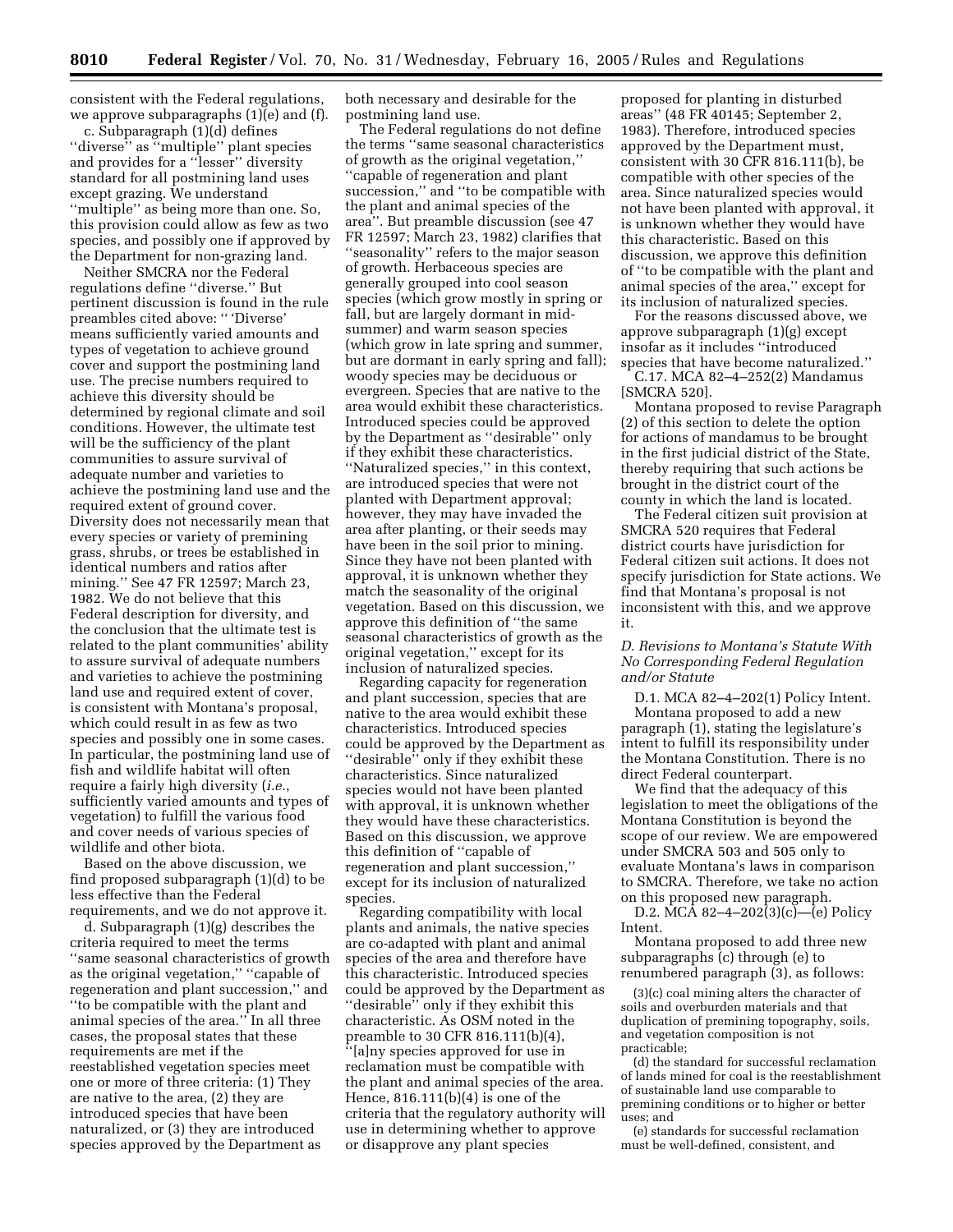attainable so that mine operators can reclaim lands disturbed by mining with confidence that the release of performance bonds can be achieved.''

There are no similar provisions in SMCRA. We agree with proposed subparagraph (c) that surface mining alters soils and geology, and that an exact duplication of premining conditions is not practicable. This provision is not inconsistent with the intent of SMCRA. Therefore we approve subparagraph (3)(c).

In regard to proposed (3)(d), we note that restoration of sustainable land use is indeed one of the main requirements of SMCRA, as noted at SMCRA 515(b)(2). But in SMCRA 101(c), Congress also identified many other adverse effects of mining which SMCRA is intended to prevent:

(c) many surface mining operations result in disturbances of surface areas that burden and adversely affect commerce and the public welfare by destroying or diminishing the utility of land for commercial, industrial, residential, recreational, agricultural, and forestry purposes, by causing erosion and landslides, by contributing to floods, by polluting the water, by destroying fish and wildlife habitats, by impairing natural beauty, by damaging the property of citizens, by creating hazards dangerous to life and property[,] by degrading the quality of life in local communities, and by counteracting governmental programs and efforts to conserve soil, water, and other natural resources.

Therefore, in addition to restoring or enhancing sustainable land use, other standards for successful reclamation include highwall elimination and restoration of AOC to, for example, prevent impairment of natural beauty and eliminate hazards dangerous to life and property; protection and enhancement of fish & wildlife habitat; control of erosion and other pollution of surface waters and ground waters; contemporaneous reclamation, etc. Thus the body of SMCRA itself, not just the findings in section 101, contain postmining reclamation requirements that are not necessarily limited to the postmining land use, *e.g.*, hydrologic balance protection outside the permit area and fish and wildlife protection and enhancement even when fish and wildlife habitat is not the postmining land use (see also 30 CFR 816.97(a), (h), and (i)). Also, we note that that section 519(c)(3) of SMCRA specifies that no bond shall be fully released until ''all reclamation requirements of this Act are fully met.''

Therefore we do not agree with Montana that restoration of sustainable land use is ''the [one] standard'' for successful reclamation of lands mined for coal. We additionally note a conflict between proposed (d) and proposed (e): proposed (d) states that there is one 'standard'' for successful reclamation, while proposed (e) addresses plural ''standards for successful reclamation.'' For these reasons, we find that this provision is inconsistent with the intent of SMCRA, and we do not approve proposed subparagraph MCA 82–4– 202(3)(d).

With regard to proposed subparagraph (3)(e), we agree that standards for successful reclamation must be welldefined, because as Montana notes, considerable legal and monetary liability is attached. The term ''consistent'' can be used in several different ways. We certainly agree that standards for successful reclamation should be consistent in the administrative sense; that is, not arbitrarily created or applied, and applied to all operators equally.

But we disagree that such standards should be, as proposed here, ''attainable.'' Standards for reclamation success must be based on premining conditions. It is possible that mining and reclamation technology are not capable of restoring the premining conditions of some specific geographic areas; hence, reclamation success could not be attained in those areas. If the standards for successful reclamation were attainable everywhere, then surface mining operations under SMCRA could be conducted everywhere. But on the contrary, SMCRA 102(c) states as one purpose for the Act to ''assure that surface mining operations are not conducted where reclamation as required by this Act is not feasible.'' Similarly, SMCRA 510(b)(2) requires that before a permit application is approved, the regulatory authority must find in writing that ''the applicant has demonstrated that reclamation as required by this Act and the [regulatory] program can be accomplished by the reclamation plan contained in the permit application.'' If the standards for successful reclamation under SMCRA were always

''attainable,'' these two SMCRA requirements would be rendered pointless. We additionally note that this Montana provision, if approved, could provide a basis for Montana's approval of standards that are inconsistent with those required by SMCRA and the Federal regulations.

Based on the above discussion, we approve proposed subparagraph MCA 82–4–202(3)(e), except for the words ''and attainable.'' We do not approve the words ''and attainable.''

D.3. MCA 82–4–203(30) Definition of ''Material damage.''

Montana proposes to add a new definition, as follows:

(30) ''Material damage'' means, with respect to protection of the hydrologic balance, degradation or reduction by coal mining and reclamation operations of the quality or quantity of water outside of the permit area in a manner or to an extent that land uses or beneficial uses of water are adversely affected, water quality standards are violated, or water rights are impacted. Violation of a water quality standard, whether or not an existing water use is affected, is material damage.

We note that there is no such definition in Montana's rules. Neither is there a definition in SMCRA or in the Federal regulations. Because of the great variation nationwide, and even permitto-permit, in geologic, hydrologic, climate, and weather systems, OSM has elected not to establish any fixed criteria to measure material damage except for compliance with water-quality standards and effluent limits (see 48 FR 43973; September 26, 1983). This proposal is consistent with that position. We therefore find this proposal to be not inconsistent with SMCRA, and we approve it.

D.4. MCA 82–4–203(47) Definition of ''Restore or restoration.''

Montana proposes to add a new definition, as follows:

(47) ''Restore'' or ''restoration'' means reestablishment after mining and reclamation of the land use that existed prior to mining or to higher or better uses.

We note that the introduction to the ''definitions'' section provides: ''Definitions. Unless the context requires otherwise, in this part, the following definitions apply:''. We note further that there is no such definition in Montana's rules. Neither is there a definition in SMCRA or in the Federal regulations.

We examined Montana's statute (MCA Title 82, Chapter 4, Part 2) to determine where these defined words are used. We did not observe any place where they are used in the sense defined here. We found several places in which the context requires the usual interpretation of ''restore,'' meaning to return something to its original condition  $(MCA 82-4-202(2)(d), 82-4-$ 231(10)(k)(i)(C)(iv), 82–4–239, 82–4– 243(1)(a)). Therefore we question the need to add this definition to the Montana program. However, anyplace where ''restore'' or ''restoration'' are used in the Montana statute as counterparts to SMCRA provisions, it is clear from context to mean ''return to original condition.'' Therefore we do not find this proposed definition to be inconsistent with SMCRA, and we approve it.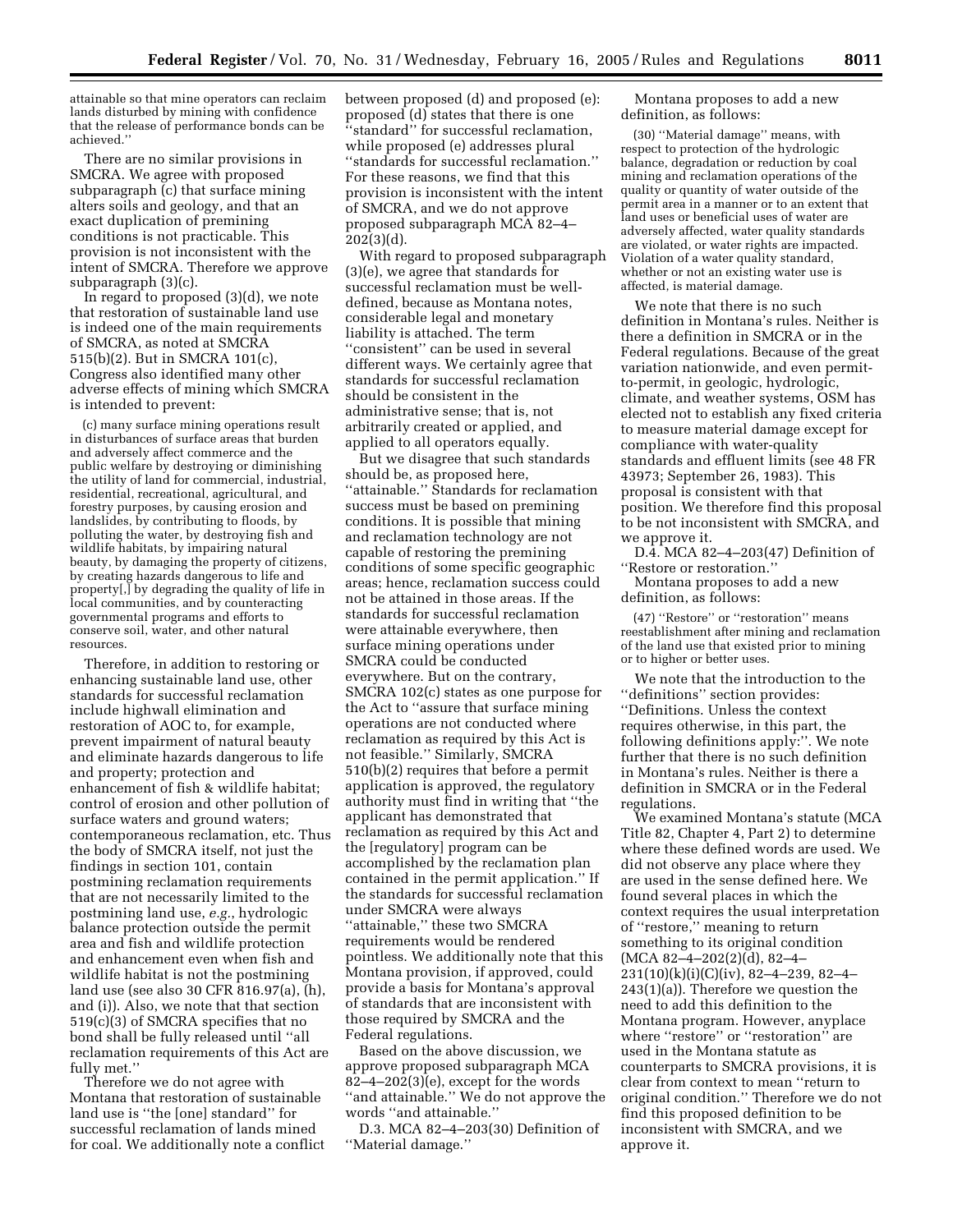D.5. MCA 82–4–203(50) Definition of ''Surface owner.''

Montana proposed to revise this existing definition by deleting the phrase ''and whose principal place of residence is on the land'' from the defined category of persons holding legal or equitable title to the land surface. Therefore, Montana has revised this category to make it more inclusive, so that the Montana program will protect the interests of more people. Montana also proposed to add a new subparagraph (d) to provide that ''surface owner'' means the Federal land management agency when the United States government owns the surface. We agree that this is accurate, and will simplify permit applications for operators; it is also consistent with the permit application requirements and land use requirements of the Federal regulations. Therefore we find this proposal to be not inconsistent with SMCRA, and we approve it.

D.6. MCA 82–4–203(55) Definition of ''Wildlife habitat enhancement feature.''

Montana proposed to add a new definition, as follows:

''Wildlife habitat enhancement feature'' means a component of the reclaimed landscape, established in conjunction with land uses other than fish and wildlife habitat, for the benefit of wildlife species, including but not limited to tree and shrub plantings, food plots, wetland areas, water sources, rock outcrops, microtopography, or raptor perches.

We examined Montana's statute (MCA Title 82, Chapter 4, Part 2) to determine where this phrase is used. We found it only at the related performance standard at MCA 82–4–232(9), where it seems it would be clear from context. Therefore we question the need to add this definition to the Montana program. However, we do not find it to be in conflict with SMCRA 515(b)(24) or 30 CFR 816.97, both dealing with the protection of fish, wildlife, and related environmental values. Therefore we find it to be not inconsistent with SMCRA, and we approve it.

D.7. MCA 82–4–232(10) Pre-existing Facilities & Roads [SMCRA 522(e)(4)].

Montana proposed to add a new paragraph, MCA 82–4–232(10), to provide that ''facilities existing prior to mining, including but not limited to public roads, utility lines, railroads, or pipelines, may be replaced as part of the reclamation plan.''

Of these facilities, only public roads are addressed by SMCRA (at 522(e)(4)), which provides that public roads may be disturbed by mining operations (other than at mine road intersections with public roads) only after a public hearing and finding that the interests of the public and the landowners will be protected. Montana's proposal is not inconsistent with this Federal requirement. Indeed, Montana has a duplicate of the SMCRA 522(e)(4) requirement, at MCA 82–4–227(7)(d).

The other types of premining facilities here would be addressed as right-ofentry questions under SMCRA 507(b)(1) and 510(b)(6). We find that Montana's proposal is not inconsistent with these requirements, and we approve the proposal.

D.8. HB 373 Section 11 [not yet codified as submitted], Revision of Permits or Applications to Incorporate These Statutory Provisions [SMCRA 511].

This proposed section would allow any existing permits, or applications for permits or permit revisions, to be revised to incorporate provisions of House Bill 373 (which includes most of the revisions proposed in this submittal). SMCRA does not address the revision of permits to incorporate newly approved regulatory provisions. But neither does it prohibit this; it appears that such revisions would be addressed as any other revisions under SMCRA 511. Montana's rules at ARM 17.24.404(1) address the effects of revisions upon applications already in the review process. We find that this proposal is not inconsistent with SMCRA, and we approve it.

D.9. MCA 82–4–239(3) through (5), Reclamation by Department.

One substantive and several minor revisions were proposed for this section, which was included in this submittal (SATS MT–024–FOR; Administrative Record No. MT–21–1), and was included in the proposed rule **Federal Register** notice for this amendment (68 FR 61175; October 27, 2003). However, upon closer review of this statutory section, we find that it is not applicable to Montana's regulatory program under SMCRA Title V, but rather to Montana's Abandoned Mined Land (AML) program under SMCRA Title IV. Therefore we are taking no action on the proposed amendments to this statutory section. We will consider them in connection with a future proposed amendment to the Montana AML program.

D.10. MCA 82–4–250 Operating permit revocation—permit transfer.

Montana proposes to delete from this statutory section a clause that the section would terminate on October 1, 2005. With the proposed deletion, MCA 82–4–250 would not terminate, but would remain part of the Montana program until removed by legislation.

OSM approved MCA 82–4–250 (including the termination clause) as being no less stringent than SMCRA (see

66 FR 58375; November 21, 2001; SATS MT–022-FOR). Since MCA 82–4–250 was consistent with SMCRA at that time, it remains consistent until or unless SMCRA is changed. Therefore we find that deletion of the termination clause does not affect the findings made by OSM in approving the entire MCA– 82–4–250, and we approve the deletion.

#### **IV. Summary and Disposition of Comments**

#### *Public Comments*

We asked for public comments on the amendment (Administrative Record No. MT–21–06), and received three comment letters.

a. We received a letter from Westmoreland Mining LLC (''WML''), which operates three mines in Montana (Administrative Record No. MT–21–09). WML commented that one provision in the Montana statute had remained unchanged since 1973 (thus predating SMCRA by several years). That provision required that mined land be reclaimed to a postmining land use of native rangeland and wildlife habitat (with any exceptions requiring a cumbersome review process). WML further stated that this statutory provision has increasingly been applied as a requirement to restore ecological function. The result, WML states, is that reclamation success has been impossible to define, hence subject to shifting and varying interpretation by individual staff members, and a lack of objective evaluation of reclamation success for release of bond (and therefore, there have been very few final bond releases).

WML goes on to state that this proposed program amendment has been developed through a cooperative effort by the Montana Coal Council, the Department, and OSM. The proposed amendment ''is a clear statement of legislative intent that the 'standard for successful reclamation of lands mined for coal is the reestablishment of sustainable land use comparable with premining conditions or higher or better uses.' '' WML comments that approval by OSM will enable Montana to proceed with bond releases based on standards that are objective, attainable, and consistent with OSM requirements. WML urges timely approval of the proposed amendment.

In response, we note that we have approved the proposed deletion of existing MCA  $82-4-233(1)(a)$ , which was the provision interpreted as requiring a postmining land use of grazing and fish & wildlife habitat. Further, we are approving proposed new MCA 82–4–232(7) and (8), which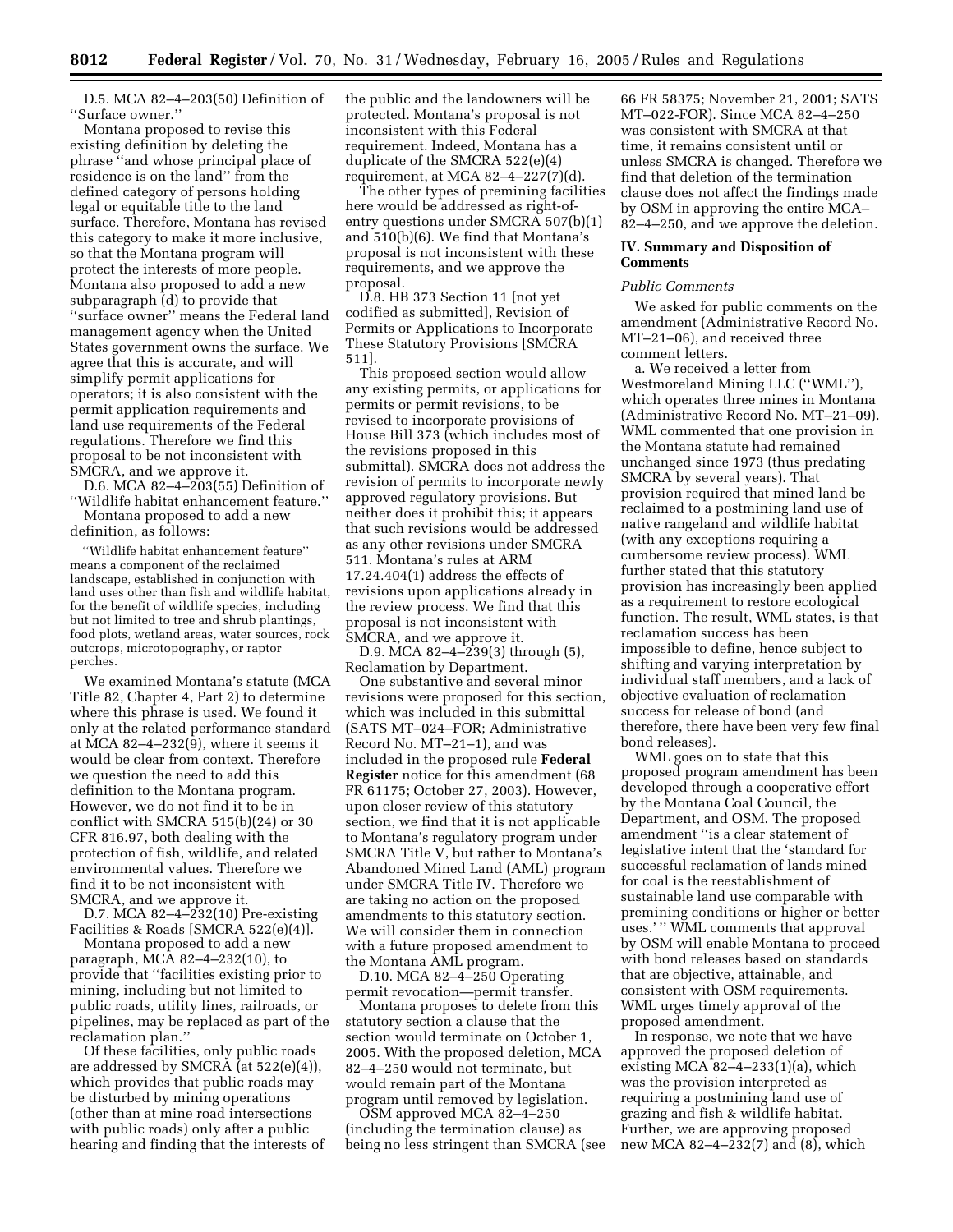require restoration of the land to a condition capable of supporting the premining uses, or higher or better uses. See Findings B. and C.14.b.

Regarding the statements of legislative intent at proposed MCA 82–4–202(3)(d) and (e), as discussed in more detail above, we disagree with the Montana legislature that the reestablishment of a sustainable land use is the only standard for reclamation success. We note that for final bond release, SMCRA 519(c)(3) requires that ''all reclamation requirements of this Act are met.'' This includes such requirements as elimination of highwalls and restoration of AOC, protection of the hydrologic balance, and protection and enhancement of fish & wildlife habitat and related environmental values. See Finding D.2. above. We also note that SMCRA provides other protections that are applicable earlier in the operation, but not at final bond release, such as contemporaneous reclamation, control of blasting, and protection of surface owner rights. Violations of these requirements delay, hinder, or reduce the success of mine reclamation.

We also disagree with the Montana legislature that whatever standards might be applied to measure reclamation success must be across-theboard ''attainable.'' As noted in Finding D.2. above, mining and reclamation technology (or the economic aspects of the operation) may not be able to adequately restore premining conditions (as required by SMCRA) in all situations. In those situations, the standards for success would not be attainable with current technology and/ or current investment and coal prices.

b. We received a letter from the Montana Coal Council (''MCC''), which represents the coal industry before the Montana legislature (Administrative Record No. MT–21–08). MCC commented that the Montana program statute had allowed reclamation standards to be set subjectively, and that in application they had changed over time, providing a ''moving target.'' MCC believes that this proposed amendment will allow the coal mining industry to return the land to its premining condition, and allow input from the entity who will own and use the land in the future. MCC urges approval of the proposed amendment.

In response, we note that we cannot comment here on how statutory or regulatory requirements are applied. The application of requirements to specific cases, including what standards are applicable to which parts of which mines over time, is subject to administrative and judicial review as part of the Montana program, and

possibly under other parts of Montana law as well. In its regular oversight of State regulatory programs, OSM reviews the implementation of regulatory programs; OSM seeks input from the public (including the industry) in determining what parts of program implementation to review. Here we can comment only on the establishment of the statutory and regulatory requirements. We note that when we initially approved the Montana program under SMCRA in 1980, OSM determined that the Montana program met SMCRA requirements. And in this action, we are also determining whether the proposed amendment is in accordance with SMCRA.

We interpret the comment about obtaining input from the future land possessor and user as applying to proposed MCA 82–4–232(8)(b). We note that this is a valuable addition to the program, and we commend the industry and the legislature for this service to Montana's citizens.

c. Finally, we received a lengthy and complex comment letter from the Northern Plains Resource Council (''NPRC'') (Administrative Record No. MT–21–07), which describes itself on its Web site as follows:

''Northern Plains Resource Council organizes Montana citizens to protect our water quality, family farms and ranches, and unique quality of life. We are a grassroots conservation and family agriculture group that gets the job done—protecting the Northern Plains and the people who make their home here.''

The letter included some general comments and many section-by-section comments.

In general comments, NPRC noted that this proposal marks a shift in the Montana program, from the required postmining land use of combination grazing/wildlife (with limited alternatives) to a focus on process, where any operator going through the process can get bond release. NPRC sees this in the new legislative intent at proposed MCA 82–4–202(2)(c)–(e). NPRC also comments that the Montana legislature has said it is not practicable to reclaim. NPRC noted that other Western states find it practicable to reclaim using native grasses, forbs, shrubs, and trees to attain a climax vegetation; this goal is sought because if native species can grow as well postmining as they did premining, then there is a stable, self-regenerating landscape that can be used in the future for any use that was foreseeable prior to mining (implying that under the proposed amendment, some of those potential future land uses would be lost). Further, NPRC comments that the

broad array of now-available postmining land uses are ''pie-in-the-sky,'' and are poorly delineated.

In response, we agree that Montana in this proposal would eliminate the grazing/wildlife preference. But it is being replaced with the SMCRA system of comparing premining and proposed postmining land uses (which is the system that the other Western states, referred to positively by NPRC, are using). Regarding alternative postmining land uses, we note that under the proposal any postmining uses different from the premining use must: have a likelihood to be achieved; not present any hazard to public health or safety or any threat of water diminution or pollution; not be impractical or unreasonable; be consistent with applicable land use policies or plans; not involve unreasonable delay in implementation; and not cause or contribute to violation of federal, state, or local law. See proposed MCA 82–4– 232(8) and Finding B above. SMCRA relies in part on public comment on permit applications including land use changes. We also note that under the proposal (see proposed MCA 82–4–203 (20) and (28)), ''fish and wildlife habitat'' can include land only partially managed for protection or management of wildlife species. Hence, unless premining grazing land or pastureland are managed to exclude wildlife, wildlife habitat is probably a joint use, and must be considered in postmining planting plans and revegetation success standards.

Regarding native species, we note that under this proposal (see proposed MCA 82–4–233(1)(b)), just as under SMCRA 515(b)(19), introduced species may be used only when desirable and necessary.

With regard to NPRC's comment on legislative intent and proposed MCA  $82-4-202(2)(c)$ –(e), including whether it is practicable to reclaim, we note that we agree in part with Montana and in part with NPRC. We agree with Montana that surface mining operations are a radical disruption of the physical environment (soils, geology, premining vegetation) that cannot be totally undone; postmining overburden is not undisturbed geologic strata, reconstructed soils are not undisturbed soils, and exact replacement of the premining vegetation community is not possible). But as noted at Finding D.2. above, SMCRA requires, in addition to restoring or enhancing land productivity, other standards for successful reclamation, including highwall elimination and restoration of AOC, protection and enhancement of fish & wildlife habitat, control of erosion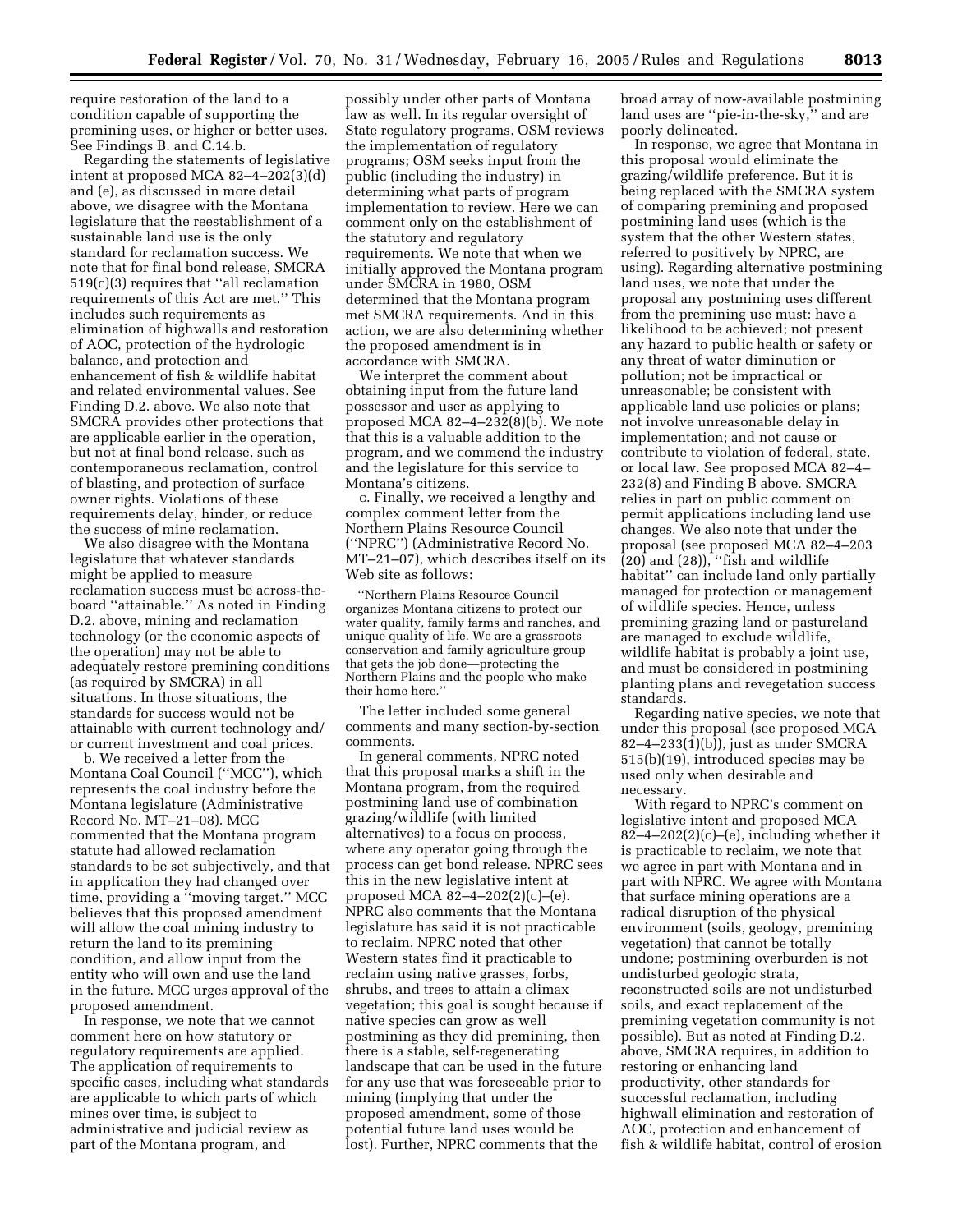and other pollution of surface waters and ground waters, contemporaneous reclamation, and others. These provisions require amelioration of the environmental disruption. But as we noted above, we also agree with NPRC that standards for determining reclamation success are not always attainable, and even where attainable they are not always attained; bond release is not automatic.

As a further general comment, the NPRC letter closed with a summary that this proposal is less protective than the Federal requirements, especially regarding AOC, alternate land uses, protection of the hydrologic balance, and not requiring native species. Further, NPRC thinks that the legislature was unduly influenced by a few mines, without much thought to how these amendments would change the larger environment of eastern Montana as more areas are mined. We reply that SMCRA counts on citizen review and awareness to ensure that the regulatory programs are properly implemented. We also note that OSM counts on input from the public in choosing which areas to review in our regular oversight of State programs; we encourage NPRC to participate in this process. We thank NPRC for its efforts in reviewing this submittal.

Specific NPRC comments: regarding the proposed definition of AOC (proposed MCA 82–4–203(4)), NPRC commented that subparagraph (4)(a) is too broad, and would allow rolling or hilly terrain to be flattened. Also, NPRC comments that under the proposed definition a hill might be moved 500 feet from its premining location, and questions whether that 500 foot shift should have been approved in the reclamation plan, rather than happening without planning during the last stage of backfilling and grading.

In response, we disagree that this proposal, like the guidance provided by OSM in Directive INE–26, would allow hilly or rolling terrain to be reclaimed as virtually flat. But we do agree that under both this proposal and OSM's Directive, a hill might be restored in the postmining landscape 500 feet from its premining location. However, we note that under both this proposed amendment (at proposed MCA 82–4– 222(1)(o)) and under OSM's Directive, the proposed postmining location (500 feet removed from the premining location) would have to be proposed in the permit application, and approved before mining begins. An operator that actually reconstructed the hill (during backfilling and grading) shifted 500 feet from the location approved in the permit would be in violation of the

permit and could not obtain Phase I bond release.

NPRC further comments on proposed subparagraph (4)(c) (addressing postmining drainage basins), noting that the discretion provided is too broad, and is coupled with a gradual erosion of State supervision over several years (under the old definition) of the location and design of ephemeral streams, with the result that the actual locations are decided by the equipment operators. In response, as noted above, we cannot here address field practice, only the statutes and rules. As noted immediately above, we observe that proposed drainage basins (like hills) must be shown in permit applications, as part of the postmining topography. Actual field construction by the equipment operator might vary a little bit, but not significantly, from the approved postmining topography. If such field construction does significantly vary from that approved in the permit, this would be a violation of the permit, and the operator could not obtain Phase I bond release.

NPRC further comments in regard to proposed subparagraph (4)(c) that this proposed provision is one instance of a subject that occurs throughout the entire proposed amendment. Here it is expressed in the control of adverse effects being required only to the extent appropriate to the postmining land use. NPRC comments that SMCRA 515(b)(10)(B)(i) requires erosion control using best available technology. Further, the proposed amendment (unlike SMCRA) ties protection of the hydrologic balance to the postmining land use. NPRC comments that in that case, if the postmining land use is industrial, little or no protection might be applied to the hydrologic balance. Further, NPRC notes, under such logic there would be many different standards for protecting the hydrologic balance, depending on the postmining land use. NPRC comments that the concept of '' 'hydrologic balance \* \* \* protected as necessary to support post mining land uses' '' is inconsistent with SMCRA, and does not belong either in this definition or elsewhere in the Montana program.

In response, we note that we largely agree with NPRC on these comments. We agree that limiting resource protection to that needed for the postmining land use is a recurrent theme throughout this submittal, and we have attempted to address it in each case. We also noted that Montana has at several points drafted proposed definitions to impose performance standards (or limitations of performance standards). We believe that we addressed these instances in the

Findings above, and will do so again where applicable in response to these comments. Finally, we agree that the proposal, in limiting hydrologic balance protection to the postmining land use, is not in accordance with SMCRA. As noted at Finding C.1.d. above, we have not approved this language. However, we disagree that limiting erosion control to that needed for the postmining land use would be inconsistent with SMCRA 515(b)(10)(B)(i). Erosion control using best available technology is required in all cases, regardless of any particular proposed postmining topography. See MCA 82–4–231(10)(k)(ii)(A).

NPRC comments that the proposed definition at MCA 82–4–203(17) of ''drainageway'' sounds very industrial, and that the Federal term ''ephemeral stream'' is more accurate. In response, we note that Montana is applying the proposed definition not just to the premining condition (where ''stream'' would indeed be more appropriate) but also to postmining constructed features. We did not find that it was defined or used in a way inconsistent with SMCRA; indeed, we only found it used in the definition of ''approximate original contour.''

NPRC comments that the proposed definition at MCA 82–4–203(24) of ''hydrologic balance'' is another instance of limiting the resource to be protected according to postmining land uses. We agree with this comment. As noted at Finding C.2. above, we find that this definition imposes a limit on the resource to be protected that is not in accordance with SMCRA; we did not approve this language.

At proposed  $\overline{MCA}$  82–4–203(22) (the proposed definition of ''grazing land''), NPRC questioned whether the term ''indigenous'' was in accordance with SMCRA, noting that the term can mean ''native,'' but may also have broader meanings. We respond that ''indigenous'' is also used in the Federal definition of ''grazing land'' (at 30 CFR 701.5). Thus Montana's proposed definition is consistent with the Federal definition. It must be kept in mind, though (as noted above), that both SMCRA and the Montana program require native species unless the land use cannot be achieved with them.

NPRC commented on the proposed definition of ''reclamation'' at MCA 82– 4–203(42). NPRC commented that ''here we see reclamation reduced to a process without a restoration goal. The goal of reclamation in the federal regs is to ''restore'' mined land to a postmining land use approved by [those regs].'' We note that the only change proposed here was to add that the work is under a plan approved by the Department ''to make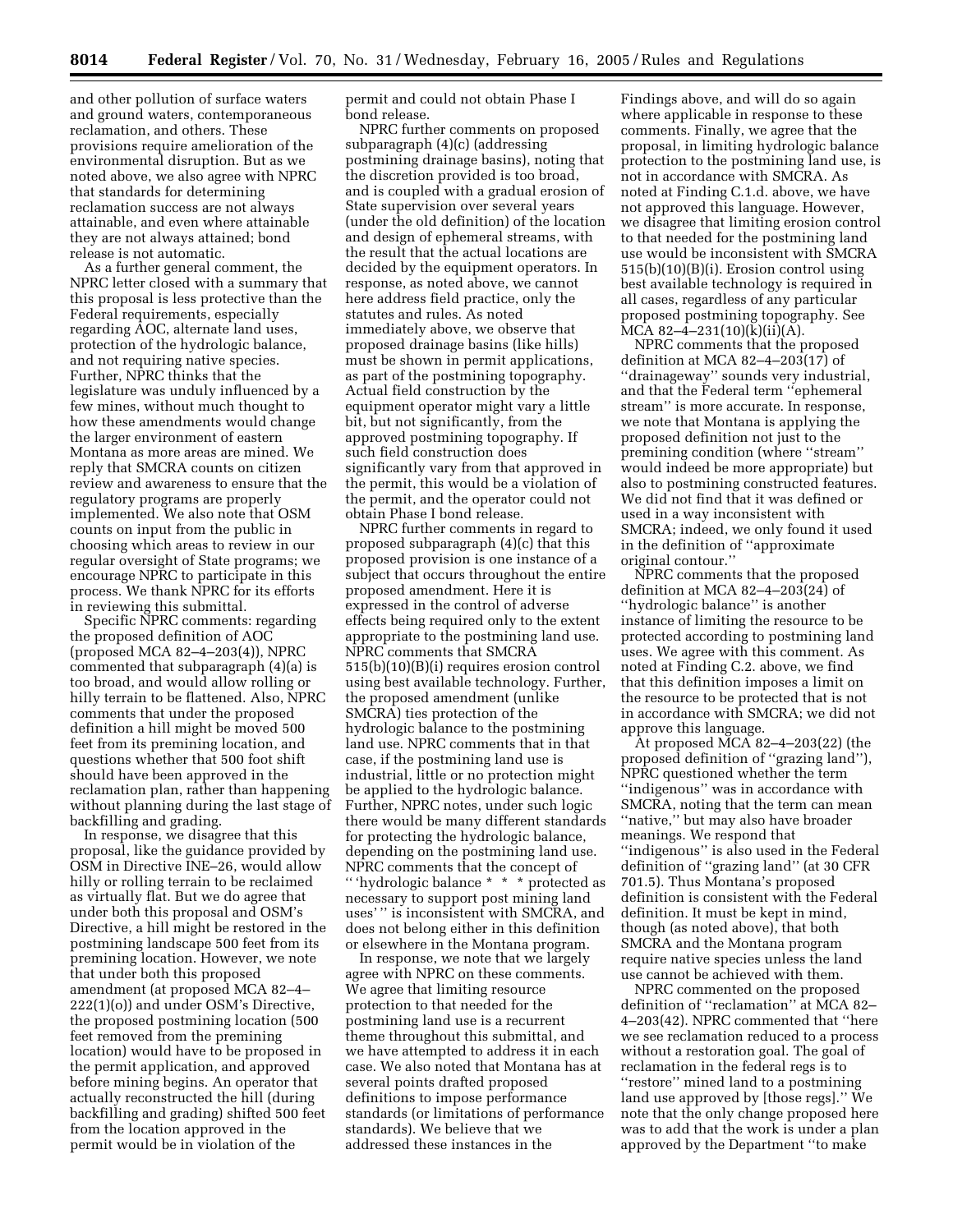those lands capable of supporting the uses those lands were capable of supporting prior to any mining or to higher or better uses.'' So we understand NPRC to be saying that by adding the clause stating that the goal is land capability, Montana has removed the restoration goal; and that goal in the Federal regulations is to actually achieve a postmining land use rather than merely the capability. We note that the Federal definition of ''reclamation'' at 30 CFR 701.5 is not used within the Federal program to determine the applicability of any requirement or define the success of reclamation. Both SMCRA 515(b)(2) and 30 CFR 816/ 817.133(a) require that mined land be restored to a condition capable of supporting the premining land use or of supporting higher or better land uses than the premining use. Generally, that capability is indicated by land stability, hydrologic balance protection, erosion control, revegetation success, wildlife protection and enhancement, etc. Despite OSM's regulatory definition of ''reclamation,'' OSM and the courts have held that the operator's responsibility is to restore the land's capability for the postmining land use, not to actually implement that postmining land use (with the exception of prime farmland and cropland). See 48 FR 39897; September 1, 1983. Thus, Montana's proposal is consistent with SMCRA and the Federal regulations.

NPRC commented that the proposed new definition of ''restore or restoration'' (MCA 82–4–203(47)) has been narrowed from SMCRA 515(b)(2), which includes ''capability'' for various uses; and that "capability" for various uses should be discussed in the permitting process. We note, as discussed in Finding D.4. above, that we do not see a need for this definition. We also note that this definition is essentially the same as the Federal definition of ''reclamation'' at 30 CFR 701.5, commented upon directly above. We further note that the Montana program requires discussion of land capabilities during the permitting process, at ARM 17.24.304(12); this requirement is not dependent upon this statutory definition of ''restoration.''

NPRC commented on the proposed shortening of time to review permit revisions, at MCA 82–4–221(3); NPRC has reservations that there will be enough staff, or funding for staff, to make the shorter time work. As noted in Finding C.3. above, SMCRA does not require a specific time allowance. We note that the unaltered portion of this Montana provision provides that the Department may not approve a revision application unless it finds that

reclamation in accordance with the Montana program would be accomplished. The proposed amendment does not require that revision applications be automatically approved at the end of the time allowance.

NPRC commented on the requirements for the determination of Probable Hydrologic Consequences (PHC) at MCA  $82-4-222(1)(m)(iii)$ , noting that the term ''beneficial uses'' is employed whereas the Federal regulations at 30 CFR 780.21(f)(3)(iii) employ the term ''legitimate uses.'' NPRC is concerned that this language again indicates a shift from looking at the resource to looking at the postmining use. We believe that Montana has chosen the term ''beneficial use'' because that term is used elsewhere in Montana law; for example:

MCA 85–1–101. Policy considerations. It is hereby declared as follows:

(1) The general welfare of the people of Montana, in view of the state's population growth and expanding economy, requires that water resources of the state be put to optimum beneficial use and not wasted.

(2) The public policy of the state is to promote the conservation, development, and beneficial use of the state's water resources to secure maximum economic and social prosperity for its citizens.

Some other states use the term ''legitimate use'' for the same purpose. We believe that State water authorities, and State regulatory authorities under SMCRA, would protect premining water uses and potential postmining water uses (beyond merely the use for the designated postmining land use) under either term, ''legitimate use'' or ''beneficial use.'' NPRC also commented that this new set of requirements for the PHC does not include a counterpart for the Federal provision at 30 CFR 780.21(e), which requires information on alternative water sources (if the PHC indicates that water diminution or contamination may occur). We respond that this proposal is a non-exclusive list; the existing statute also does not provide for a counterpart to the cited Federal provision. However, the requirement still exists in Montana's regulations, at ARM 17.24.314(4).

NPRC made a similar comment about the term ''beneficial use'' at MCA 82–4– 222(1)(m)(iv)(E). Our response above applies here; we also note that the corresponding Federal provision at 30 CFR  $780.21(f)(3)(iv)(E)$  allows, but does not require, regulatory authorities to require information on additional impacts.

NPRC has the same concern about the hydrologic monitoring plan at

subparagraph (1)(n), that it is limited to protecting water use for the designated postmining land use, not protecting the hydrologic balance in general. We note that Montana's wording is equivalent to that used in 30 CFR 780.21(i) and (j).

NPRC commented relevant to proposed MCA 82–4–222 and 82–4–231 that there does not seem to be a requirement for inclusion in the permit application for consultation with the landowner about the postmining land use (other than seeing a newspaper notice, finding and reviewing the permit application, and filing comments as any member of the public can do). We would agree with NPRC that the newspaper notice process does not meet Federal requirements. And we also do not find in the existing Montana program a general requirement for landowner comments on the proposed postmining land use. However, we note that up until this time, when Montana is proposing to delete existing MCA 82– 4–231(1) and 82–3–232(7) and (8), the required postmining land use for all mined lands has been ''grazing land for livestock and wildlife, fish and wildlife habitat, or both'' (ARM 17.24.762). Apparently because the postmining choices were so limited, Montana and OSM decided that landowner comment was not necessary. Any alternate postmining land use had to be approved as ''alternate reclamation.'' ARM 17.24.824(4) requires consultation with the landowner or land management agency for such alternate uses. We note that under this proposed amendment, at proposed new MCA 82–4–232(7) and (8), if an alternate postmining land use is proposed, landowner (or agency) concurrence is required. We note that Montana will have to promulgate new rules to implement these new statutory sections; OSM will ensure that the implementing rules contain counterparts to 30 CFR 780.23(b)/ 784.15(b).

NPRC commented on proposed MCA  $82-4-231(10)(k)$ , noting that hydrologic balance protection was being limited to protecting postmining land uses. We agree; as noted in Finding C.6. above, we are not approving the language proposed for addition in the introductory subparagraph. NPRC further commented on proposed subparagraph  $(10)(k)(vii)$ , saying that there is problem with definitions of intermittent stream and perennial stream. We wonder if NPRC was commenting on an earlier version of the legislation; in the official administrative record document provided to OSM, ''intermittent stream'' and ''perennial stream'' are defined, and there are not definitions of ''drainageways'' other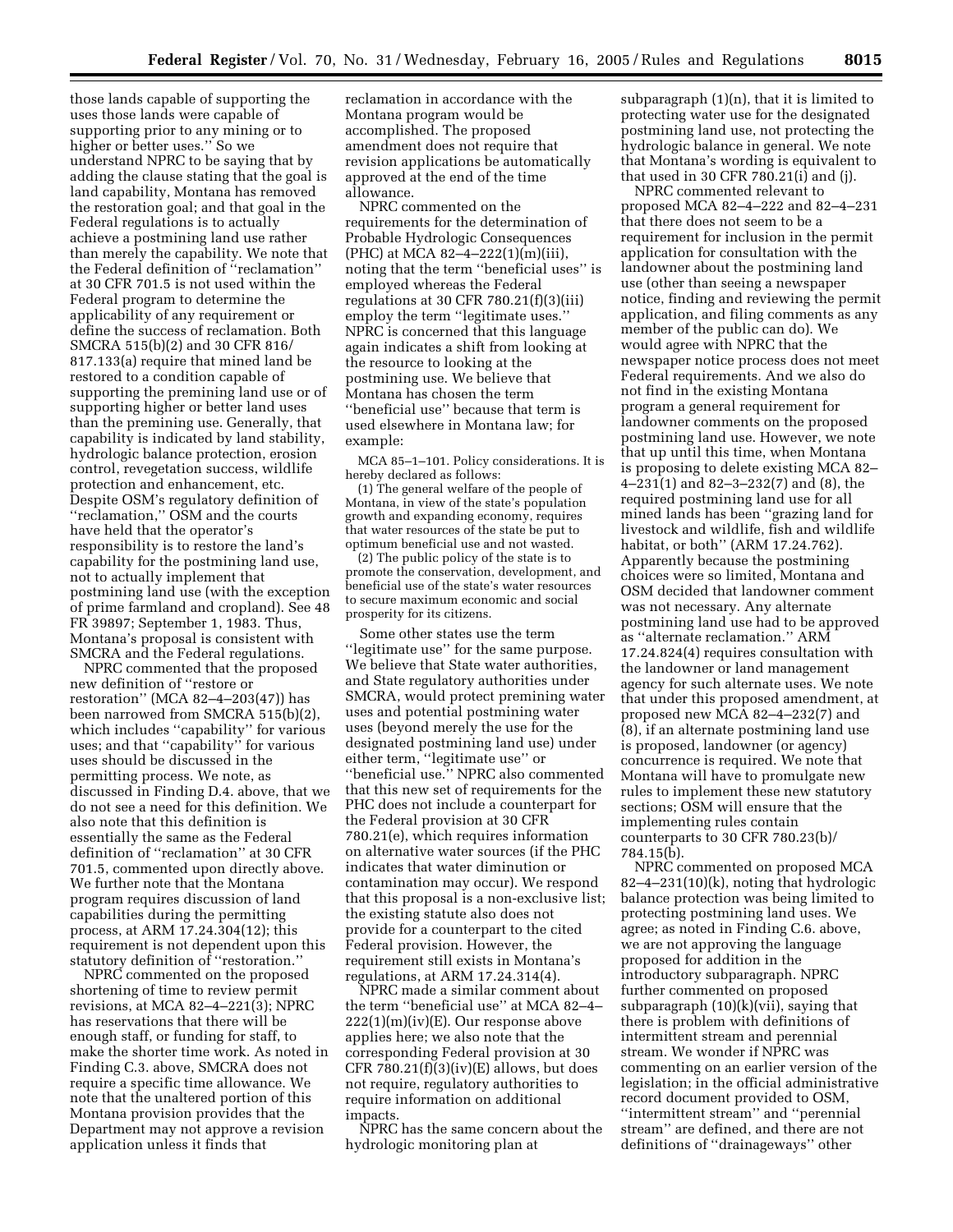than ephemeral drainageways. We also note that Montana has long had regulatory definitions of ''intermittent stream'' and ''perennial stream'' at ARM 17.24.301. NPRC commented further on proposed subparagraph (10)(k)(viii), saying that again, protection of the hydrologic balance is being limited to that needed by the postmining land use. We agree; as discussed in Finding C.7. above, we are not approving the proposed additional language in this subparagraph.

NPRC commented on proposed MCA 82–4–232(1), noting that (1)(a)(i) is much too broad; total discretion would be given to the equipment operator or his boss. Also, the Federal regulations (30 CFR 816.102) allow for only specific variances from AOC under specific conditions, and those Federal limitations are not contained in the proposal. We might agree regarding 30 CFR 816.102; however, OSM's Directive INE–26, as cited in Finding C.9. above, instructs us to allow this much flexibility. Since the concept of AOC is this flexible, Montana's proposal need not be considered a variance from AOC. Additionally, we note that this provision states that ''the operator may propose and the Department may approve \* \* \*'' such topography. We interpret this to mean postmining topography proposed and approved in the permit application or a revision application. Hence, these matters could not be determined by an equipment operator. NPRC gave a further comment on proposed (1)(a)(ii); however, the comment is confusing because it seems to address an AOC variance for higher or better land uses in steep slope mining, but the cited provision (''MCA  $82-4-232(1)(a)(ii)$ ") is only a general performance standard for backfilling and grading. Again, we wonder if NPRC was reviewing an earlier version of the legislation.

NPRC had three comments on proposed new MCA 82–4–232(8). First, NPRC noted that this section would be better located in the permit application section, expressing concern that the landowner might not want this, and that the operator might propose this at the last moment before bond release. In response, we note that the corresponding SMCRA provision (515(b)(2)) is also in the performance standard section. However, we agree with NPRC that the land use must be approved in the permit application, or possibly changed in a subsequent permit revision. [Relevant here and to the last response, we note that permit revisions that change the postmining land use or postmining drainage pattern are considered ''major revisions'' that

must receive public notice under ARM 17.24.301 and 17.24.409.]

Second, NPRC suggested that the expanded definition of ''landowner'' be moved to the definitions section. We note that localizing the expanded definition here provides the additional persons concurrence rights for alternative postmining land uses, but might not provide them with other rights (for example, bond release notifications). We also respond that SMCRA and the Federal regulations recognize the legal and equitable owners of record of the surface, the holders of record of any leasehold interest, and purchasers of record under a real estate contract (see 30 CFR 778.13(a)). These same parties are listed in the Montana program at ARM 17.24.303(3). To the extent that the parties added here (''a person who has sold the surface estate to the operator with an option to repurchase the surface estate after mining and reclamation are complete'') are included under those parties, they receive SMCRA rights and protections; to the extent that these ''option holders'' are not included in the Federal regulations, this proposal is a right and protection that goes beyond SMCRA minimums, and we cannot require Montana to apply the expanded definition to other parts of the program.

Third, NPRC stated that these standards are less stringent than those at SMCRA ''515(3)(B)(i) through (vii) [sic].'' We reply that the provisions proposed here are near duplicates of SMCRA 515(b)(2) and 30 CFR 816/ 817.133. The SMCRA provisions cited by NPRC are apparently those of SMCRA  $515(c)(3)(B)(i)$ –(vii), and refer to the requirements for alternative postmining land uses to be approved with AOC variances for mountaintop removal operations; therefore they are not applicable here.

NPRC comments on proposed MCA 82–4–232(9) that there is a concern that this section is an attempt to evade the need to plant forbs, trees, and shrubs, and asks if this meets the standards for protecting threatened and endangered species. We reply that this provision requires the reclamation plan to incorporate enhancement features; these are defined in the proposal at MCA 82– 4–203(55) as including tree and shrub plantings, *etc.* So we do not agree that incorporating such enhancements might lead to grass monocultures. We further reply that this proposal, like SMCRA itself, does not specifically address the required protections for threatened and endangered species; in both cases, these requirements are in the regulations (for Montana, at ARM 17.24.312 and 17.24.751). NPRC further asks whether

under this proposal, land that premining had dual uses, could one prior use be dropped postmining? We assume that NPRC is addressing the usual Montana situation where premining use is both grazing and wildlife habitat. We reply that under both the definition and under this section, it is clear that wildlife habitat enhancement features do not make up a postmining use of wildlife habitat, and that enhancements are different than habitat land use and are applied to other land uses. In the premining grazing/ wildlife scenario, postmining the land use would also have to be either: (1) A dual use (all of the area could be reclaimed to the dual use, or part could be reclaimed to wildlife and the other part to grazing, which would have to have enhancements); or (2) a higher or better use, which probably would also require wildlife enhancement features.

NPRC also commented on proposed MCA 82–4–233, expressing concern that in promulgating implementing rules, Montana will allow the use of naturalized introduced species as a substitute for native species. We reply, as noted in a response to a comment above, that under the language in this proposal, introduced species are allowed only when ''desirable and necessary'' to achieve the postmining land use. NPRC further comments that this proposal only requires control of erosion to the extent required by the postmining land use. We agree; as discussed in Finding C.14.a. above, OSM's regulations pertaining to revegetation success standards at 30 CFR 816.116 require the postmining revegetation to be equivalent not to the premining vegetation, but rather equivalent to the natural vegetation of unmined lands of that same land use in the vicinity of the mine. In essence, the ''reducing siltation to normal background levels'' mentioned in Federal regulation preambles (cited at Finding C.16.b.), means normal background levels for that postmining land use, not background levels of that particular parcel as it was prior to mining. Therefore we are approving the proposal. NPRC further commented on the encouragement at proposed subparagraph (3)(b) that carrying capacity of pastureland and grazing land be ''enhanced when practicable.'' NPRC is concerned that this might re-initiate failed old efforts using introduced species, fertilizer, and irrigation. We note that the use of introduced species, irrigation, and fertilizer is what distinguishes pastureland from grazing land; they would be appropriate for the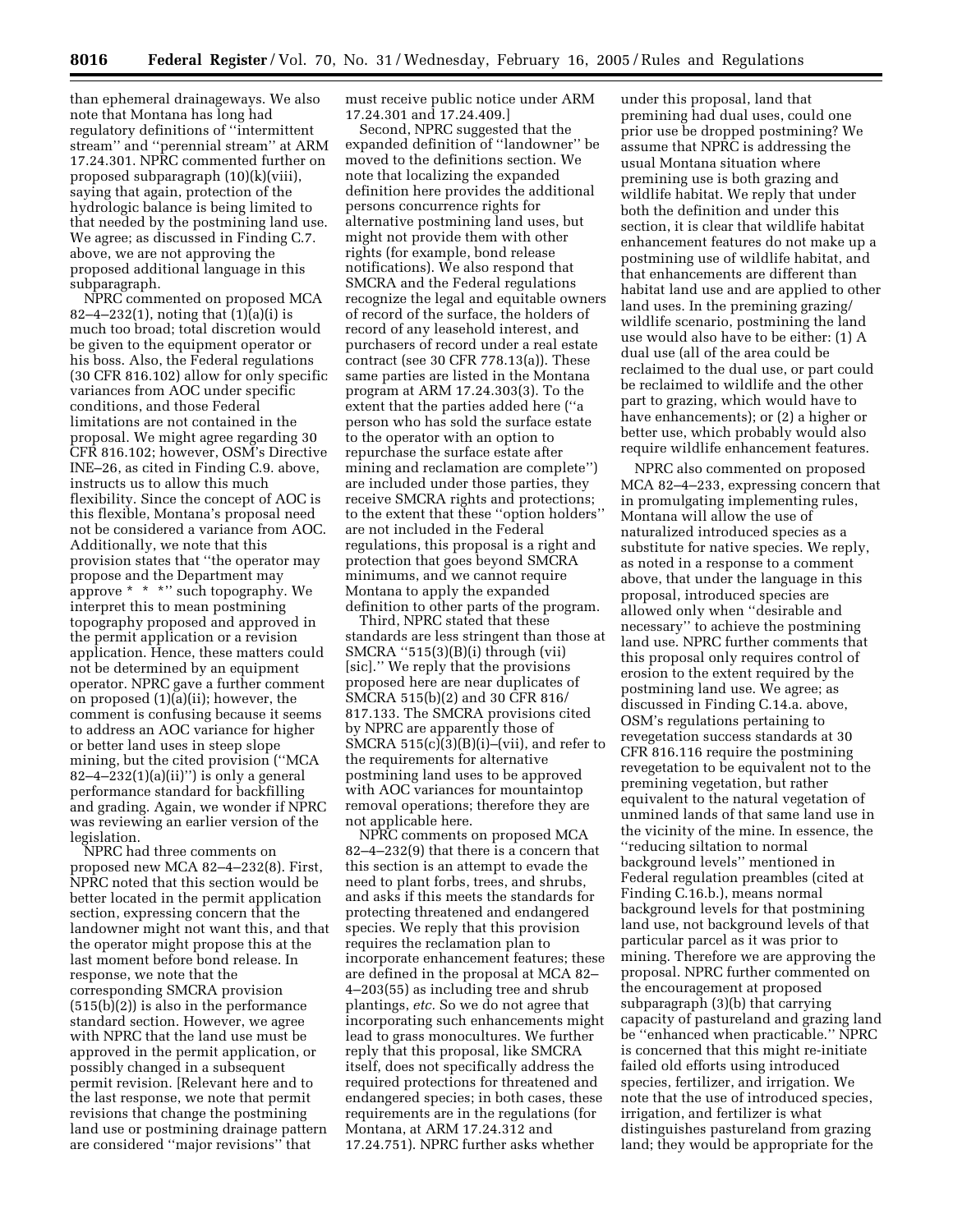first, but we agree they may not be used for the second (grazing land).

NPRC commented on proposed MCA 82–4–235, inquiring how certain success standards fit in with the 10-year bond release period, and how suitable plants and erosion control are determined. We reply that SMCRA also has no such detail; compare SMCRA 515(b)(19) and (20). Such detail is usually in the regulations. Many of these questions are addressed in the Montana regulations at ARM 17.24.711– 17.24.733. Generally, the 10-year period (and we note that this is a minimum, not a maximum) starts when the operator completes planting and any supplemental watering or fertilizer needed to get the revegetation going well. If there is a subsequent failure or decline of the revegetation, and the operator must repeat some of that work, the time clock starts over again. There are some exceptions for replanting trees and shrubs; also for some cultivation work on pastureland, which is normal husbandry practice for that land use. NPRC further expressed a concern that the land uses described in subparagraph (1)(c) [wildlife habitat, forestry, dispersed recreation, using trees and shrubs] will never be used as postmining land uses, even if those uses existed premining. We reply that under this proposal, mined land must be restored to conditions capable of supporting those premining land uses, meaning those land uses would have to be selected as postmining land uses, unless a ''higher or better'' use can be approved.

# *Federal Agency Comments*

Under 30 CFR 732.17(h)(11)(i) and section 503(b) of SMCRA, we requested comments on the amendment from various Federal agencies with an actual or potential interest in the Montana program (Administrative Record No. MT–21–03). We received no comments.

# *Environmental Protection Agency (EPA) Concurrence and Comments*

None of the revisions that Montana proposed to make in this amendment pertains to air or water quality standards. Under 30 CFR 732.17(h)(11)(i), OSM requested comments on the amendment from EPA (Administrative Record No. MT–21–04). EPA did not respond to our request.

# *State Historic Preservation Officer (SHPO) and the Advisory Council on Historic Preservation (ACHP)*

Under 30 CFR 732.17(h)(4), we are required to request comments from the SHPO and ACHP on amendments that may have an effect on historic

properties. We requested comments on Montana's amendment (Administrative Record No. MT–21–03). SHPO responded that it had no comments (Administrative Record No. MT–21–05). No response was received from the ACHP.

#### **V. OSM's Decision**

Based on the above findings, we approve, with the following exceptions, Montana's July 29, 2003, amendment.

We do not approve the following provisions or parts of provisions.

1. As discussed in Finding No. D.2., we do not approve MCA 82–4– 202(3)(d), concerning legislative policy on the standard for successful reclamation.

2. As discussed in Finding No. D.2., MCA 82–4–202(3)(e), concerning legislative policy on standards for successful reclamation, we do not approve the words ''and attainable.''

3. As discussed in Finding No. C.1., MCA  $82-4-203(4)(c)$ , concerning the definition of approximate original contour, we do not approve the phrase ''as necessary to support postmining land uses within the area affected and the adjacent area'' in the clause regarding hydrologic balance protection.

4. As discussed in Finding No. C.2., MCA 82–4–203(24), concerning the definition of hydrologic balance, we do not approve the final phrase ''as they relate to uses of land and water within the area affected by mining and the adjacent area.''

5. As discussed in Finding No. C.6., MCA 82–4–231(10)(k), concerning protection of the hydrologic balance, we do not approve the added phrase ''as necessary to support postmining land uses and to prevent material damage to the hydrologic balance in the adjacent area.''

6. As discussed in Finding No. C.7., MCA  $82-4-231(10)(k)(viii)$ , concerning protection of the hydrologic balance, we do not approve the added phrase ''to protect the hydrologic balance as necessary to support postmining land uses within the area affected and to prevent material damage to the hydrologic balance in adjacent areas.''

7. As discussed in Finding No. C.16.c., we do not approve MCA 82–4– 235(1)(d), concerning diversity in the determination of successful revegetation.

8. As discussed in Finding No. C.16.d., we do not approve in MCA 82– 4–235(1)(g) the phrase ''are introduced species that have become naturalized.''

As discussed in Finding No. D.1., we are taking no action on MCA 82–4– 202(1), as the adequacy of this legislation under the Montana

Constitution is beyond the power and scope of our review.

As discussed in Finding No. D.9., we are taking no action on MCA 82–4–239 because it does not apply to Montana's regulatory program under SMCRA.

As discussed in Finding C.14.a., we are approving MCA 82–4–233(1) with the proviso that the exemption for ''and other constructed features'' not be applied until Montana promulgates implementing rules to limit the exemption and OSM has approved those rules.

To implement this decision, we are amending the Federal regulations at 30 CFR Part 926, which codify decisions concerning the Montana program. We find that good cause exists under 5 U.S.C. 553(d)(3) to make this final rule effective immediately. Section 503(a) of SMCRA requires that the State's program demonstrates that the State has the capability of carrying out the provisions of the Act and meeting its purposes. Making this regulation effective immediately will expedite that process. Additionally, we have been informed that Montana is in the process of developing implementing regulations for these statutory revisions; making this rule effective immediately will allow Montana to focus that work on the correct provisions. SMCRA requires consistency of State and Federal standards.

#### **VI. Procedural Determinations**

#### *Executive Order 12630—Takings*

This rule does not have takings implications. For most of the State provisions addressed, this determination is based on the analysis performed for the counterpart Federal regulation. For the remaining State provisions, this determination is based on the fact that the rule will not have an impact on the use or value of private property and so, does not result in significant costs to the government.

#### *Executive Order 12866—Regulatory Planning and Review*

This rule is exempted from review by the Office of Management and Budget (OMB) under Executive Order 12866 (Regulatory Planning and Review).

# *Executive Order 12988—Civil Justice Reform*

The Department of the Interior has conducted the reviews required by section 3 of Executive Order 12988 and has determined that this rule meets the applicable standards of subsections (a) and (b) of that section. However, these standards are not applicable to the actual language of State regulatory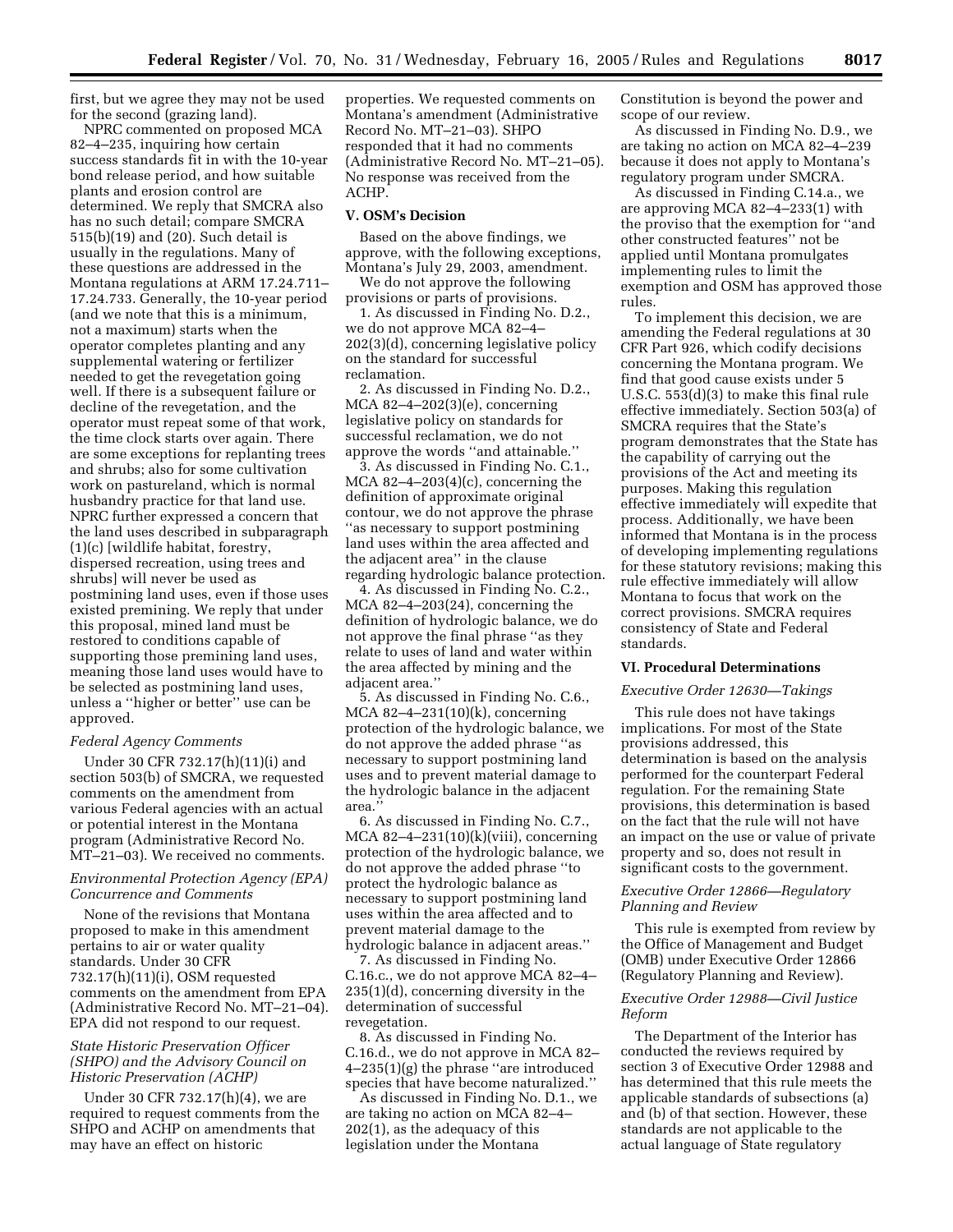programs and program amendments because each program is drafted and promulgated by a specific State, not by OSM. Under sections 503 and 505 of SMCRA (30 U.S.C. 1253 and 1255) and the Federal regulations at 30 CFR 730.11, 732.15, and 732.17(h)(10), decisions on proposed State regulatory programs and program amendments submitted by the States must be based solely on a determination of whether the submittal is consistent with SMCRA and its implementing Federal regulations and whether the other requirements of 30 CFR Parts 730, 731, and 732 have been met.

# *Executive Order 13132—Federalism*

This rule does not have federalism implications. SMCRA delineates the roles of the Federal and State governments with regard to the regulation of surface coal mining and reclamation operations. One of the purposes of SMCRA is to ''establish a nationwide program to protect society and the environment from the adverse effects of surface coal mining operations.'' Section 503(a)(1) of SMCRA requires that State laws regulating surface coal mining and reclamation operations be ''in accordance with'' the requirements of SMCRA, and section 503(a)(7) requires that state programs contain rules and regulations ''consistent with'' regulations issued by the Secretary pursuant to SMCRA.

# *Executive Order 13175—Consultation and Coordination With Indian Tribal Governments*

In accordance with Executive Order 13175, we have evaluated the potential effects of this rule on Federally recognized Indian tribes and have determined that the rule does not have substantial direct effects on any Tribe, on the relationship between the Federal Government and Indian tribes, or on the distribution of power and responsibilities between the Federal Government and Indian Tribes. The State of Montana, under a Memorandum of Understanding with the Secretary of the Interior (the validity of which was upheld by the U.S. District Court for the District of Columbia), does have the authority to apply the provisions of the Montana regulatory program to mining of some coal minerals held in trust for the Crow Tribe. This proposed program amendment does not alter or address the terms of the MOU. Therefore, this rule

does not affect or address the distribution of power between the Federal Government and Indian Tribes or the relationship between the Federal Government and Indian Tribes. Additionally, we note that we provided the proposed amendment to the Crow Tribe for comment, but we did not receive any comments from it.

# *Executive Order 13211—Regulations That Significantly Affect the Supply, Distribution, or Use of Energy*

On May 18, 2001, the President issued Executive Order 13211 which requires agencies to prepare a Statement of Energy Effects for a rule that is (1) considered significant under Executive Order 12866, and (2) likely to have a significant adverse effect on the supply, distribution, or use of energy. Because this rule is exempt from review under Executive Order 12866 and is not expected to have a significant adverse effect on the supply, distribution, or use of energy, a Statement of Energy Effects is not required.

#### *National Environmental Policy Act*

This rule does not require an environmental impact statement because section 702(d) of SMCRA (30 U.S.C. 1292(d)) provides that agency decisions on proposed State regulatory program provisions do not constitute major Federal actions within the meaning of section 102(2)(C) of the National Environmental Policy Act (42 U.S.C. 4332(2)(C)).

#### *Paperwork Reduction Act*

This rule does not contain information collection requirements that require approval by OMB under the Paperwork Reduction Act (44 U.S.C. 3507 *et seq.*).

#### *Regulatory Flexibility Act*

The Department of the Interior certifies that this rule will not have a significant economic impact on a substantial number of small entities under the Regulatory Flexibility Act (5 U.S.C. 601 *et seq.*). The State submittal, which is the subject of this rule, is largely based upon counterpart Federal regulations for which an economic analysis was prepared and certification made that such regulations would not have a significant economic effect upon a substantial number of small entities. In making the determination as to whether this rule would have a significant economic impact, the Department relied upon the data and

assumptions for the counterpart Federal regulations. For those State provisions submitted that are not based on counterpart Federal regulations, we note that the coal mining industry in Montana consists of a few large companies, and that the industry commenters urged approval of the submittal.

# *Small Business Regulatory Enforcement Fairness Act*

This rule is not a major rule under 5 U.S.C. 804(2), the Small Business Regulatory Enforcement Fairness Act. For the reasons stated above, this rule: a. does not have an annual effect on the economy of \$100 million; b. will not cause a major increase in costs or prices for consumers, individual industries, Federal, State, or local government agencies, or geographic regions; and c. does not have significant adverse effects on competition, employment, investment, productivity, innovation, or the ability of U.S. based enterprises to compete with foreign-based enterprises.

#### *Unfunded Mandates*

This rule will not impose an unfunded mandate on State, local, or tribal governments or the private sector of \$100 million or more in any given year. This determination is based upon the fact that the State submittal was made at the State's initiative, and was not the result of any action mandated by us.

#### **List of Subjects in 30 CFR Part 926**

Intergovernmental relations, Surface mining, Underground mining.

Dated: November 23, 2004.

# **Allen D. Klein,**

*Regional Director, Western Regional Coordinating Center.*

■ For the reasons set out in the preamble, 30 CFR part 926 is amended as set forth below:

#### **PART 926—MONTANA**

■ 1. The authority citation for part 926 continues to read as follows:

**Authority:** 30 U.S.C. 1201 *et seq.*

■ 2. Section 926.15 is amended in the table by adding a new entry in chronological order by ''Date of Final Publication'' to read as follows:

#### **§ 926.15 Approval of Montana regulatory program amendments**

\* \* \* \* \*